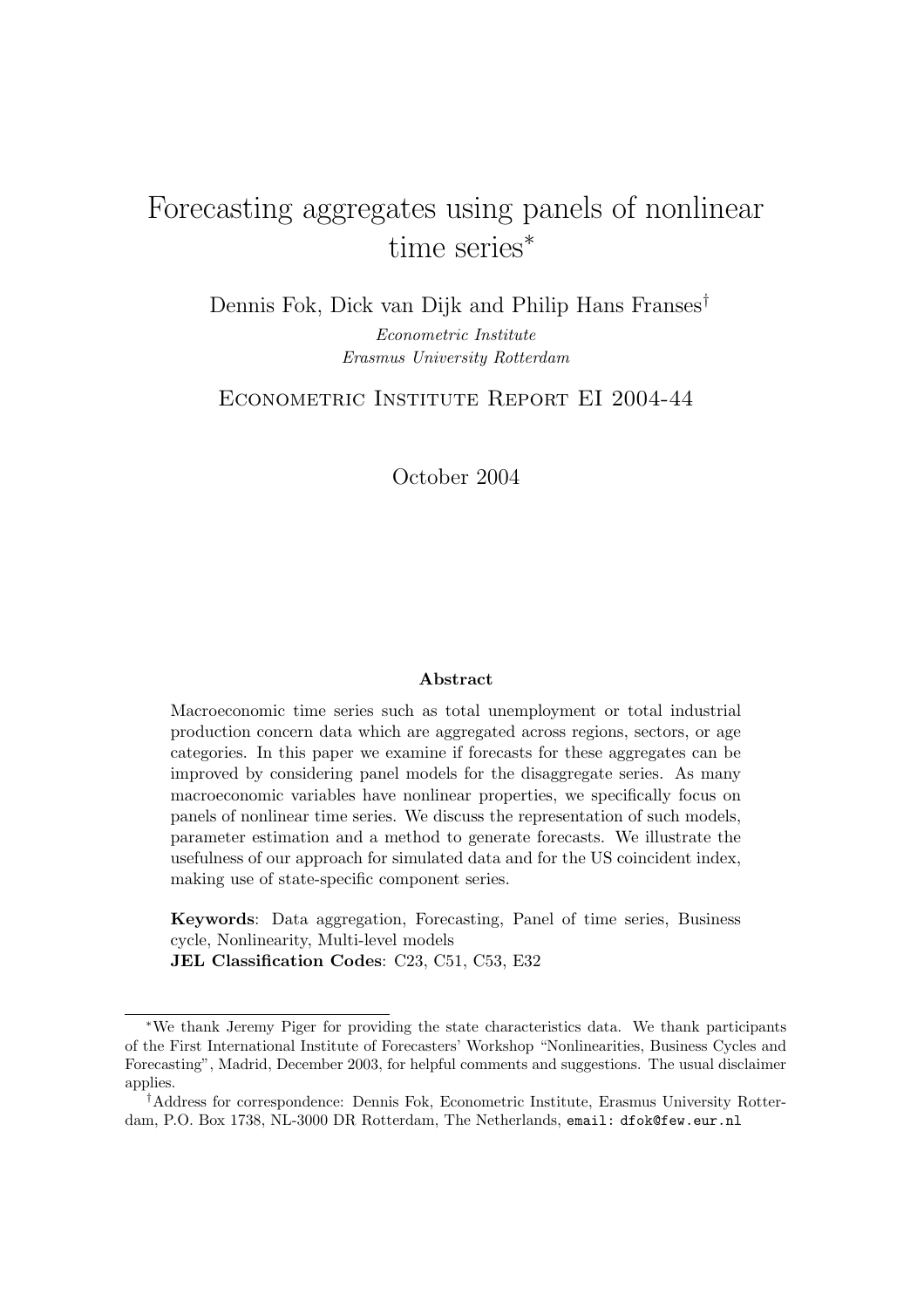### 1 Introduction

Macroeconomic time series such as total unemployment or total industrial production concern data which are aggregated across regions, sectors, or age categories. In this paper we examine if it can be beneficial to forecast these aggregates using models for the disaggregate series when available. Often, macroeconomic variables display nonlinear features, regime-switching behaviour in particular. If the disaggregate series show such nonlinearity it may then be unclear what the dynamic properties of the aggregated series are, see Granger and Lee (1999). Hence, aggregating forecasts for regions or sectors to a forecast of the macro series may lead to more accurate forecasts than when a model for the aggregate is considered. This is the key issue examined in this paper.

The analysis is motivated by an empirical application to forecasting the aggregate US coincident index, making use of the underlying state-specific series recently constructed by Crone and Clayton-Matthews (2004). These measures of economic activity often display regime-switching behaviour, with different dynamics in business cycle recessions and expansions. To capture this nonlinear feature we employ models of the two-regime smooth transition autoregressive [STAR] type. While US states obviously are closely related, they may differ with respect to timing and the duration of recessions, see Owyang et al. (2004) for example. Hence we put forward a panel version of the STAR model, allowing the parameters that govern the regimeswitching to differ across states. To achieve parsimony and to facilitate interpretation of the model parameters, we impose some structure on these parameters. In particular, we assume that these parameters can partly be explained by characteristics of the particular states. As such, our model contains two levels and hence we call it a multi-level panel STAR model. A basic version of this model has been proposed in Fok et al. (2005), but here we extend it to allow for multiple variables indicating the regime. Furthermore, we explicitly focus on forecasting aggregate data. For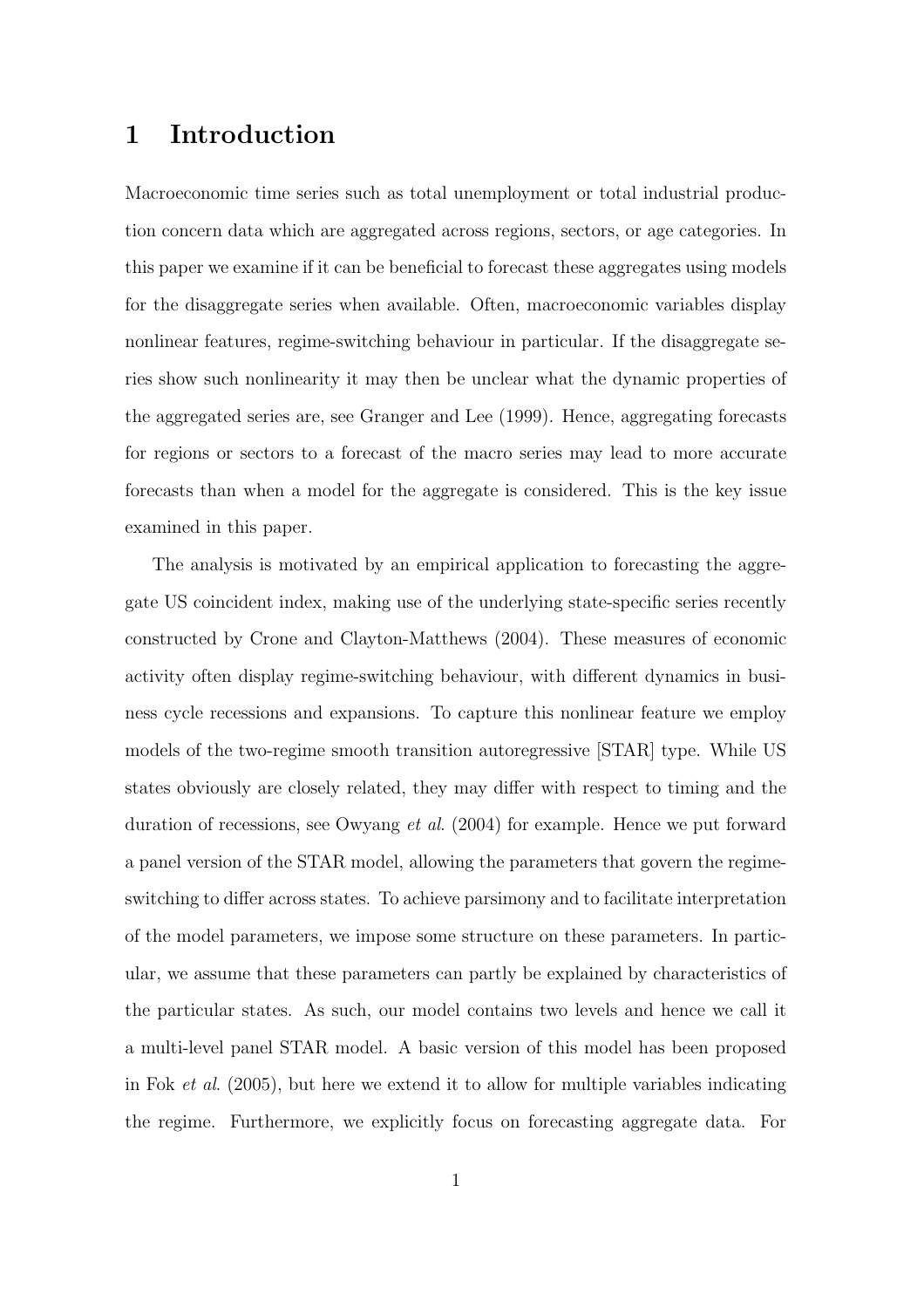that purpose, we supplement our empirical evidence with simulation experiments, confirming that using disaggregate data might indeed by beneficial.

The outline of our paper is as follows. In Section 2 we discuss the components of the multi-level panel STAR model. In the same section we also outline the estimation method based on Simulated Maximum Likelihood. In Section 3 we elaborate on the way forecasts can be generated from our model. Given that our empirical application concerns economic activity at the national level and at the disaggregated state level, we consider the construction of forecasts (i) in case a model is constructed for the aggregate growth rate and forecasts are generated from this model, (ii) in case state-specific models are considered, from which forecasts are created for statespecific growth that are then aggregated to an aggregate growth forecast, and (iii) in case we rely on our panel model for the state-level growth rates for generating forecasts for aggregate growth. Naturally, the advantage of the first approach is simplicity, although information contained in the disaggregate series is not taken into account. Case (ii) seems a natural way to go, but it may lack efficiency as it ignores any linkages across states. In addition, it may be that STAR type models cannot be fitted easily to all disaggregate series. To alleviate this drawback, our proposal (iii) is to introduce a second level in a panel model, where this level contains a description of the parameters in the regime-switching mechanism, as these parameters are notoriously difficult to estimate. Before we turn to our empirical illustration, we perform simulation experiments and report on their outcomes in Section 4. In Section 5 we then consider the state-level coincident indexes, and show that forecasts for aggregate economic activity are improved by employing disaggregate data. Section 6 concludes this paper with some suggestions for further work.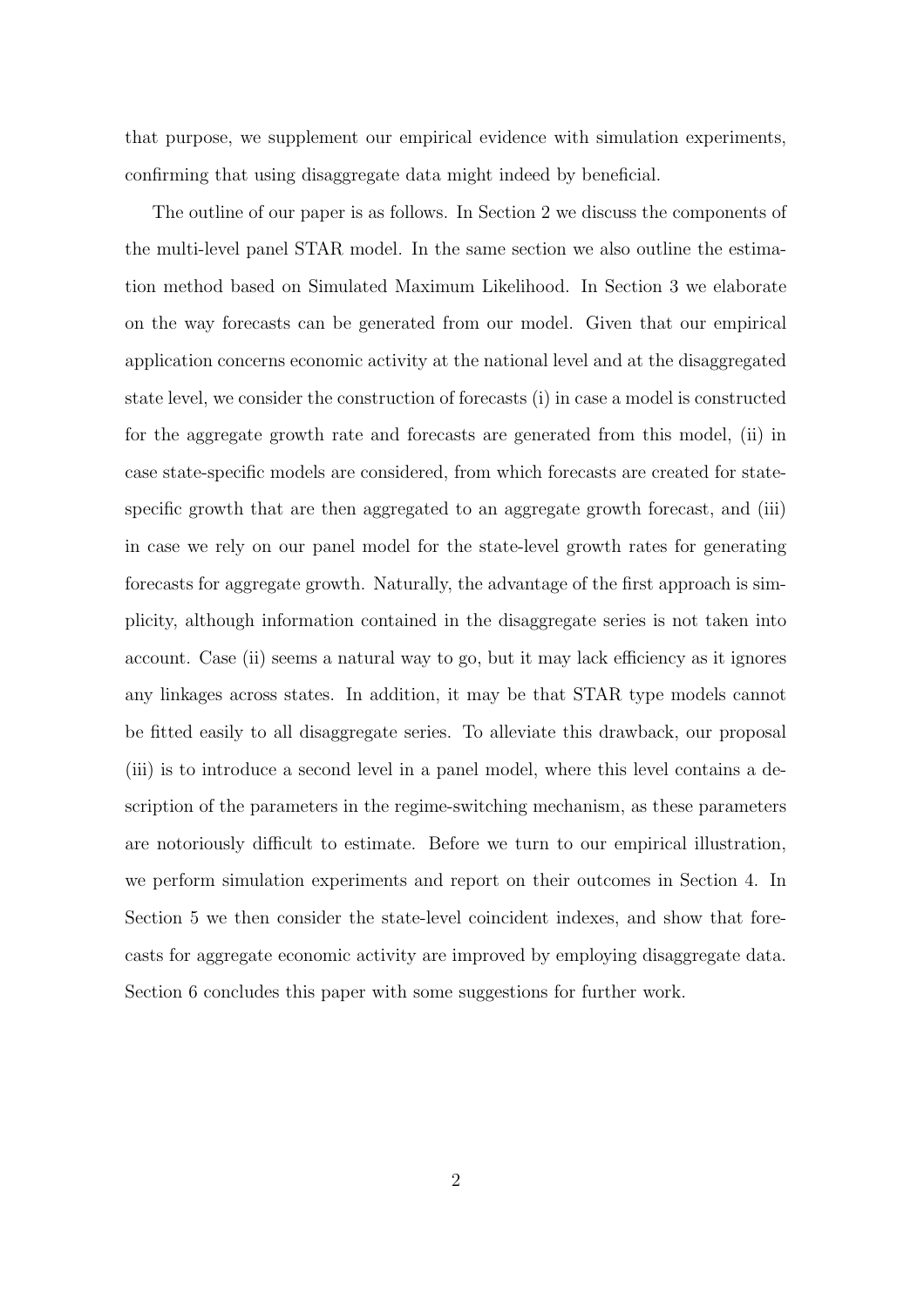# 2 A multi-level panel STAR model with multiple leading indicators

In this section we present the multi-level panel smooth transition autoregressive [STAR] model. First, we discuss the univariate model for an individual series, see also Granger and Teräsvirta (1993), Teräsvirta (1994), Franses and van Dijk (2000), and van Dijk, Teräsvirta and Franses  $(2002)$ . The use of multiple business cycle indicators is not standard in the STAR model, hence we pay special attention to this feature of the model. Next, we discuss the panel version of the model. The presentation of the model is geared towards our empirical application to state-level output growth rates, but obviously it can be applied in different contexts as well.

### 2.1 Univariate STAR model with multiple indicators

Let  $Y_{i,t}$  denote the level of economic activity for state  $i = 1, \ldots, N$  at time  $t =$  $1, \ldots, T$ , such that the (one-period) growth rate can be defined as  $y_{i,t} = \log Y_{i,t}$  – log  $Y_{i,t-1}$ . The basic STAR model assumes the existence of two regimes in the series  $y_{i,t}$ . Within each regime, the dynamics of the time series can be adequately described by means of a linear AR model. The autoregressive coefficients are allowed to differ across regimes though. In the context of output growth rates, the two model regimes usually are intended to correspond with the main business cycle phases, recessions and expansions. Transitions between these two states are governed by a continuous switching function, denoted by  $G(\mathbf{z}_t; \boldsymbol{\pi}_i, \gamma_i, \tau_i)$ , taking on values between 0 and 1. The value of  $G()$  depends on a vector of observable leading indicator variables  $z_t =$  $(z_{t,1},\ldots,z_{t,K})'$  and on the parameters  $\pi_i,\gamma_i$  and  $\tau_i$ . We discuss the parameters of the switching function in detail below. Note that, contrary to the typical STAR model, we allow the switching function to depend on  $K > 1$  indicators.

From the above it follows that the STAR model for the growth rate in state  $i$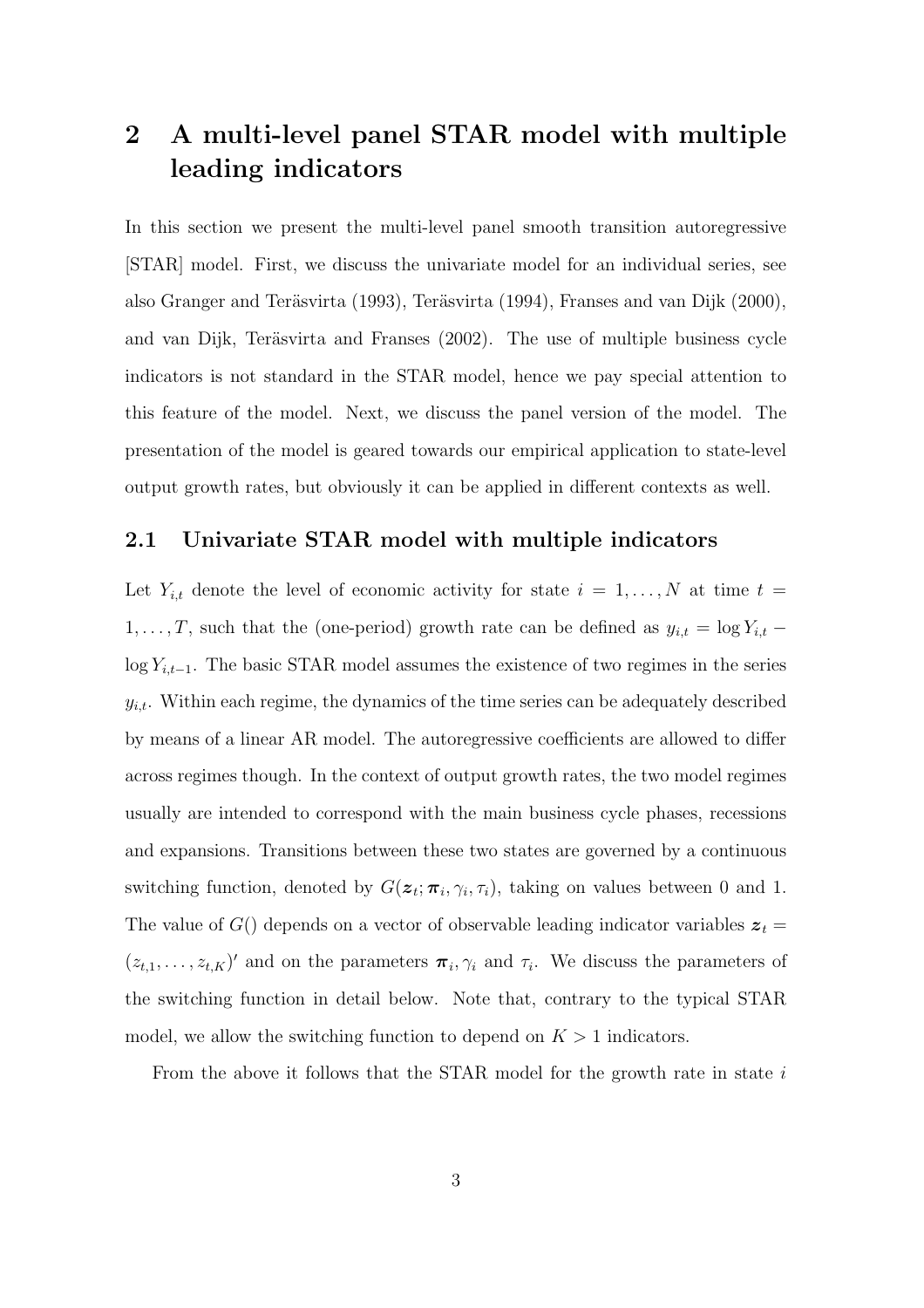reads

$$
y_{i,t} = \alpha'_i \mathbf{x}_{i,t} + \beta'_i \mathbf{x}_{i,t} G(\mathbf{z}_t; \boldsymbol{\pi}_i, \gamma_i, \tau_i) + \varepsilon_{i,t},
$$
\n(1)

where  $\mathbf{x}_{i,t} = (1, y_{i,t-1}, \dots, y_{i,t-P_i})'$ ,  $\boldsymbol{\alpha}_i = (\alpha_{i,0}, \alpha_{i,1}, \dots, \alpha_{i,P_i})'$ ,  $\boldsymbol{\beta}_i$  is similarly defined, and the properties of  $\varepsilon_{i,t}$  are discussed in detail below. The AR order for state i is given by  $P_i$ . In case  $G()$  equals 0 the model implies an AR process for  $y_{i,t}$  with parameters  $\alpha_i$ , for  $G()$  equal to 1 we have an AR process with parameters  $\alpha_i + \beta_i$ .

For the switching function we use the logistic function

$$
G(\boldsymbol{z}_t; \boldsymbol{\pi}_i, \gamma_i, \tau_i) = \frac{1}{1 + \exp(-\gamma_i(\boldsymbol{\pi}_i' \boldsymbol{z}_t - \tau_i))},
$$
\n(2)

with  $\gamma_i > 0$  and  $\boldsymbol{\pi}_i = (\pi_{i,1}, \dots, \pi_{i,K})'$ . The value of the switching function ranges between 0 for very small values of the linear combination of the leading indicators  $\pi'_i z_t$ to 1 for very large values of  $\pi_i' z_t$ , where "small" and "large" are defined relative to the threshold value  $\tau_i$ . The importance weight of indicator k for state i is given by  $\pi_{i,k}$ . Through these weights we effectively allow different states to respond to (a combination of) different leading indicators. The speed of transition from one state of the economy to the other is captured by  $\gamma_i$ . For larger values of  $\gamma_i$ , regime-switches occur more rapidly.

For identification and interpretation purposes, we impose the parameter restrictions  $\gamma_i > 0$ ,  $\sum_{k=1}^K \pi_{i,k} = 1$  and  $\pi_{i,k} \ge 0$ . By restricting  $\pi_{i,k}$  to be positive we require all indicators to have the same qualitative relation with the business cycle, in the sense that large values of each indicator should correspond with the same state of the economy. Note that this of course does not rule out any indicator a priori, as one can always take minus one times the indicator instead. For estimation purposes, we reparameterize the indicator weights using a logit transformation,

$$
\pi_{i,k} = \frac{\exp(u_{i,k})}{\sum_{j=1}^{K} \exp(u_{i,j})},
$$
\n(3)

where  $u_{i,1} = 0$  for identification. The advantage of this specification is that  $\mathbf{u}_i =$  $(u_{i,2},\ldots,u_{i,K})'$  can be left unrestricted, while the restrictions imposed on  $\pi_{i,k}$  will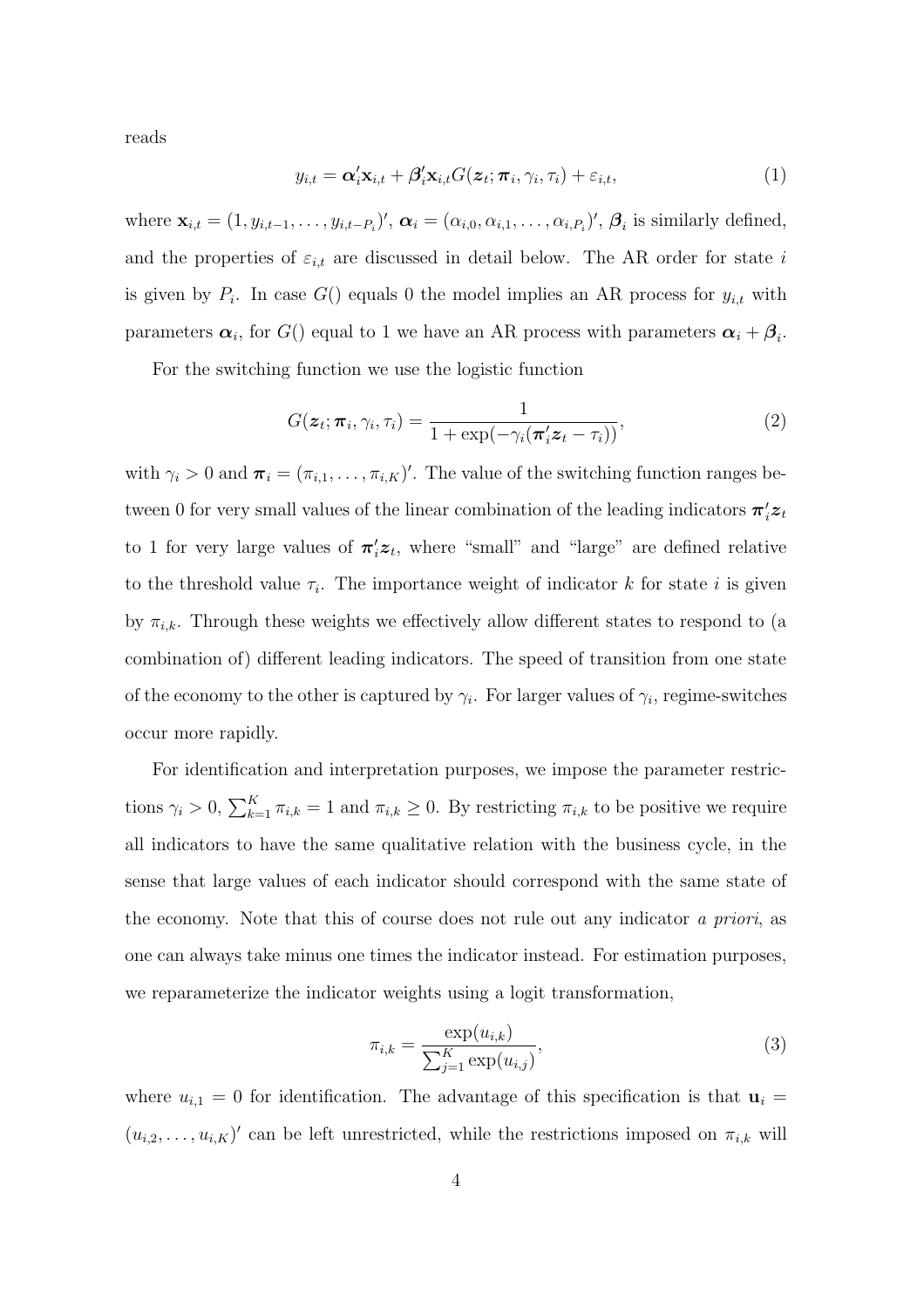be satisfied automatically.

Model (1) can be generalized further by allowing for additional regressors, denoted by  $\mathbf{v}_t$ , with parameters that are independent of the business cycle, that is,

$$
y_{i,t} = \lambda_i' \mathbf{v}_t + \alpha_i' \mathbf{x}_{i,t} + \beta_i' \mathbf{x}_{i,t} G(\mathbf{z}_t; \boldsymbol{\pi}_i, \gamma_i, \tau_i) + \varepsilon_{i,t}.
$$
\n
$$
\tag{4}
$$

Oftentimes, one includes the business cycle indicators as linear explanatory variables, that is,  $\mathbf{v}_t = \mathbf{z}_t$ . This is also what we will do in the empirical section of this paper.

We assume that the error terms in (4) are martingale difference series, that is,  $\mathsf{E}[\varepsilon_{i,t}|\mathbf{v}_t, y_{i,t-1}, y_{i,t-2}, \dots, y_{i,t-P_i}] = 0$ . The conditional variance of the errors is constant over time and equal to  $\sigma_i^2$ . Finally, the errors are independent across states. To be precise, we assume that any correlation that may exist across states can be explained by the common exogenous variables  $v_t$  in (4).

### 2.2 Multi-level panel STAR model

If one opts to estimate STAR models for each individual state separately, (2) and (4) specify the complete model. However, as mentioned before, estimating statespecific STAR models may be difficult in practice due to outliers or a small number of observations in one of the regimes. Furthermore, it seems plausible that similar states will show similar business cycle patterns, that is, similar switching parameters. The use of this information may lead to improved forecasting performance. To incorporate this, we introduce a second-level model relating the switching parameters to observable state characteristics (or other exogenous regressors), that is,

$$
\begin{pmatrix}\n\log(\gamma_i) \\
\tau_i \\
\mathbf{u}_i\n\end{pmatrix} = \boldsymbol{\delta}' \mathbf{w}_i + \boldsymbol{\eta}_i, \qquad \boldsymbol{\eta}_i \sim N(\mathbf{0}, \boldsymbol{\Sigma}_{\boldsymbol{\eta}}),
$$
\n(5)

with  $\mathbf{w}_i$  a  $(Q \times 1)$  vector consisting of a constant and  $Q$  characteristics of state i,  $\delta$  a  $((1+Q) \times (1+K))$  matrix of unknown coefficients, and  $\eta_i$  a vector of random effects. Note that by modeling  $log(\gamma_i)$  we naturally obtain that  $\gamma_i > 0$ .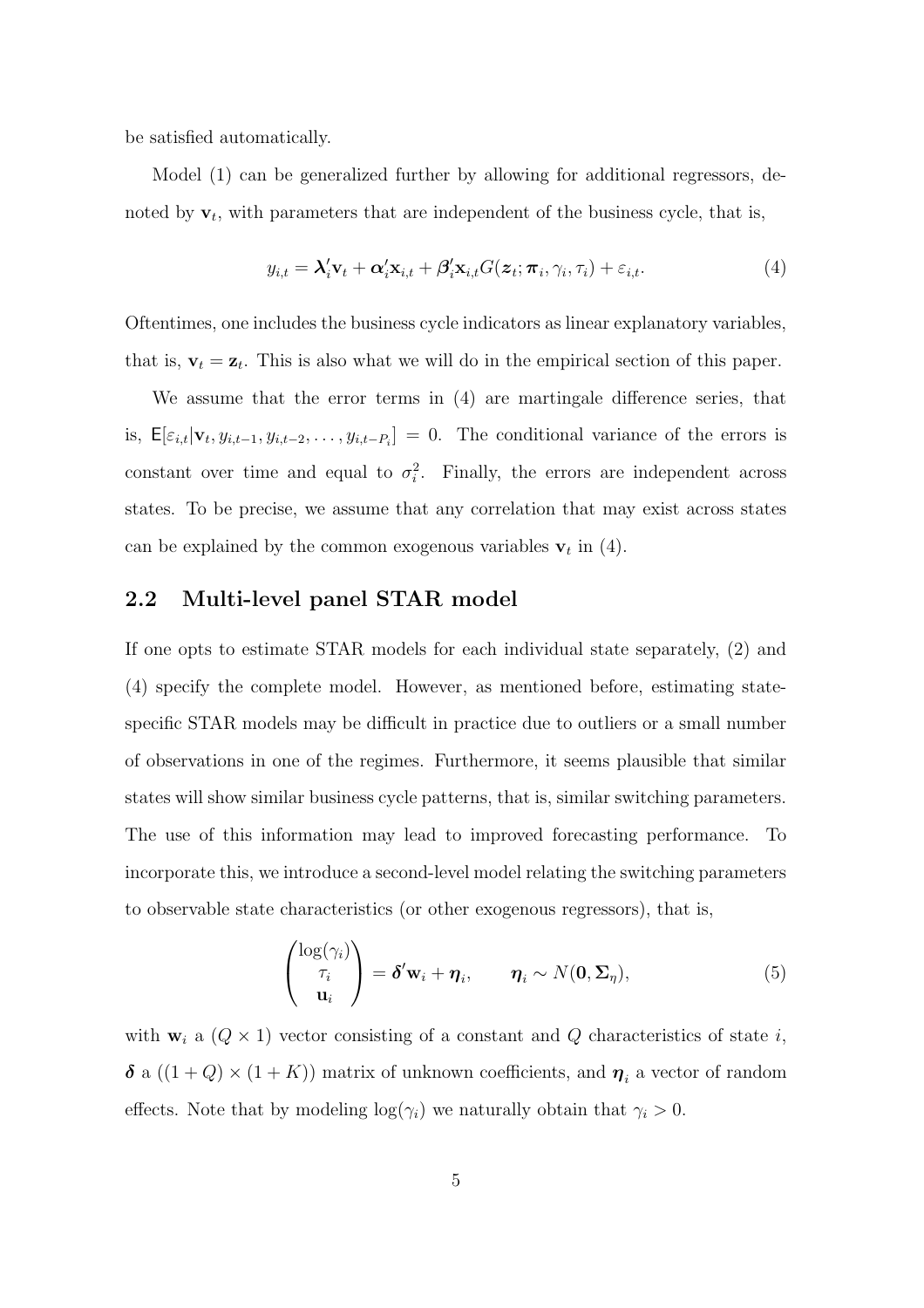The panel STAR model given by  $(2)$ ,  $(4)$  and  $(5)$  is somewhere in between a fully pooled model and a fully heterogeneous model, where the switching parameters are estimated separately for each state. Both alternative specifications can be seen as extreme cases of (5). The pooled model is obtained by setting  $\mathbf{w}_i = 1$  and  $\mathbf{\Sigma}_{\eta} = 0$ , the other extreme corresponds to including state dummies in  $\mathbf{w}_i$ .

### 2.3 Parameter estimation

Parameter estimation of the panel model in (4) and (5) is a straightforward extension of the method outlined in Fok et al. (2005). The extension to multiple indicators does not change the estimation procedure to a large extent. For completeness we briefly present the estimation procedure here, for a more detailed discussion we refer to Fok et al. (2005).

The complete model for state  $i = 1, \ldots, I$  reads

$$
y_{i,t} = \lambda'_i \mathbf{v}_t + \alpha'_i \mathbf{x}_{i,t} + \beta'_i \mathbf{x}_{i,t} G(\mathbf{z}_t; \gamma_i, \tau_i, \mathbf{u}_i) + \varepsilon_{i,t},
$$
  

$$
\begin{pmatrix} \log(\gamma_i) \\ \tau_i \\ \mathbf{u}_i \end{pmatrix} = \delta' \mathbf{w}_i + \boldsymbol{\eta}_i, \qquad \boldsymbol{\eta}_i \sim N(\mathbf{0}, \boldsymbol{\Sigma}_{\eta}), \qquad \varepsilon_{i,t} \sim N(\mathbf{0}, \sigma_i^2).
$$
 (6)

The likelihood function for this model equals

$$
\mathcal{L} = \prod_{i=1}^{N} \mathcal{L}_i = \prod_i \int_{\eta_i} \prod_{t=1}^{T} \phi(e_{i,t}(\lambda_i, \alpha_i, \beta_i, \delta' \mathbf{w}_i + \eta_i); 0, \sigma_i^2) \phi(\eta_i; \mathbf{0}, \Sigma_{\eta}) d\eta_i, \tag{7}
$$

where we (implicitly) condition on initial observations  $(y_{i,1-P_i},\ldots,y_{i,0})$ . Furthermore,  $\phi(\mathbf{x}; \boldsymbol{\mu}, \boldsymbol{\Sigma})$  denotes the  $(K + 1)$ -variate normal density function with mean  $\boldsymbol{\mu}$ and covariance matrix  $\Sigma$  evaluated at **x** and

$$
e_{i,t}(\lambda_i, \alpha_i, \beta_i, \theta_i) = y_{i,t} - \lambda'_i \mathbf{v}_t - \alpha'_i \mathbf{x}_{i,t} - \beta'_i \mathbf{x}_{i,t} G(\mathbf{z}_t; \gamma_i, \tau_i, \mathbf{u}_i)
$$
(8)

gives the error for sector i and period t, given the parameters  $\lambda_i$ ,  $\alpha_i$  and  $\beta_i$ , and the switching parameters  $\boldsymbol{\theta}_i = (\log(\gamma_i), \tau_i, \mathbf{u}_i')'.$ 

Parameter estimation is done through concentrated simulated maximum likelihood. We use simulation to calculate the likelihood (7) and concentrate it with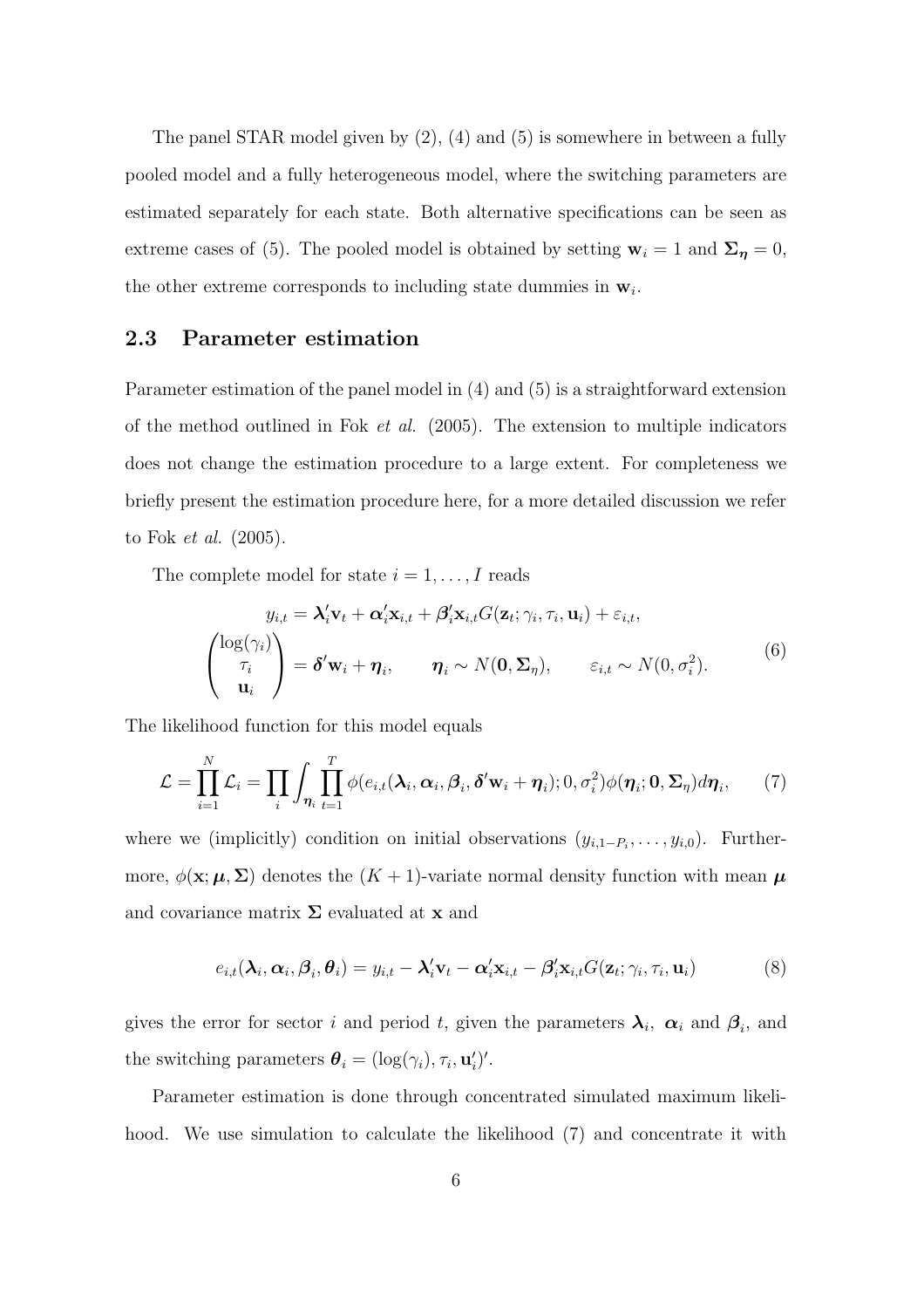respect to the parameters in the first level model  $(\lambda_i, \alpha_i, \beta_i, \sigma_i^2, i = 1, \ldots, I)$ . The simulated likelihood contribution of state  $i$  is

$$
\tilde{\mathcal{L}}_i = \frac{1}{L} \sum_{l=1}^L \prod_t \phi(e_{i,t}(\lambda_i, \alpha_i, \beta_i, \delta' \mathbf{w}_i + \Sigma_\eta^{1/2} \tilde{\pmb{\eta}}_{i,l}); 0, \sigma_i^2)
$$
\n
$$
= \frac{1}{L} \sum_{l=1}^L \prod_t \phi(e_{i,t,l}; 0, \sigma_i^2),
$$
\n(9)

where we use the shorthand notation  $e_{i,t,l}$  to denote the residual for state i at time t conditional on the *l*-th draw of the random effects,  $\tilde{\pmb{\eta}}_{i,l} \sim N(0, \mathbf{I}), l = 1, ..., L$ . For the concentration step we need to solve  $\max_{\lambda_i,\alpha_i,\beta_i,\sigma_i^2} \tilde{\mathcal{L}}_i$ . One can show that the first order conditions for max  $\tilde{\mathcal{L}}_i$  are

$$
\frac{1}{L} \sum_{l} \sum_{t} w_{i,l} \frac{e_{i,t,l}}{\sigma_i^2} \mathbf{x}_{i,t,l} = \mathbf{0} \text{ and}
$$
\n
$$
\frac{1}{L} \sum_{l} \sum_{t} \frac{w_{i,l}}{2\sigma_i^2} (\frac{e_{i,t,l}^2}{\sigma_i^2} - 1) = 0,
$$
\n(10)

where  $\boldsymbol{0}$  denotes a vector of zeros and

$$
\mathbf{x}_{i,t,l} = (\mathbf{v}'_t, [1, G(\mathbf{z}_t; \boldsymbol{\delta}' \mathbf{w}_i + \Sigma_{\eta}^{1/2} \tilde{\boldsymbol{\eta}}_{i,l})] \otimes \mathbf{x}'_{i,t})',
$$
  

$$
w_{i,l} = \prod_t \phi(e_{i,t,l}; 0, \sigma_i^2)
$$
 (11)

The expressions in (10) bear close resemblance to weighted least squares [WLS], although here a complication arises due to the fact that the weights  $w_{i,l}$  depend on the parameter values. Following this observation, (10) can be solved by iterating between WLS and updating the weights. Denoting  $\mathbf{x}_{i,l} = (\mathbf{x}_{i,1,l}, \ldots, \mathbf{x}_{i,T,l})'$  and  $\mathbf{y}_i = (y_{i,1}, \dots, y_{i,T})'$ , we alternate between

$$
\begin{pmatrix} \hat{\boldsymbol{\lambda}}_i \\ \hat{\boldsymbol{\alpha}}_i \\ \hat{\boldsymbol{\beta}}_i \end{pmatrix} = \left( \frac{1}{L} \sum_{l=1}^L w_{i,l} \mathbf{x}'_{i,l} \mathbf{x}_{i,l} \right)^{-1} \left( \frac{1}{L} \sum_{l=1}^L w_{i,l} \mathbf{x}'_{i,l} \mathbf{y}_i \right)
$$
(12)

$$
\hat{\sigma}_i^2 = \frac{\frac{1}{L} \sum_l \sum_t w_{i,l} e_{i,t,l}}{\frac{T}{L} \sum_l w_{i,l}}.
$$
\n(13)

and updating the weights according to (11). After convergence we have the optimal AR parameters conditional on the switching parameters. Using these optimal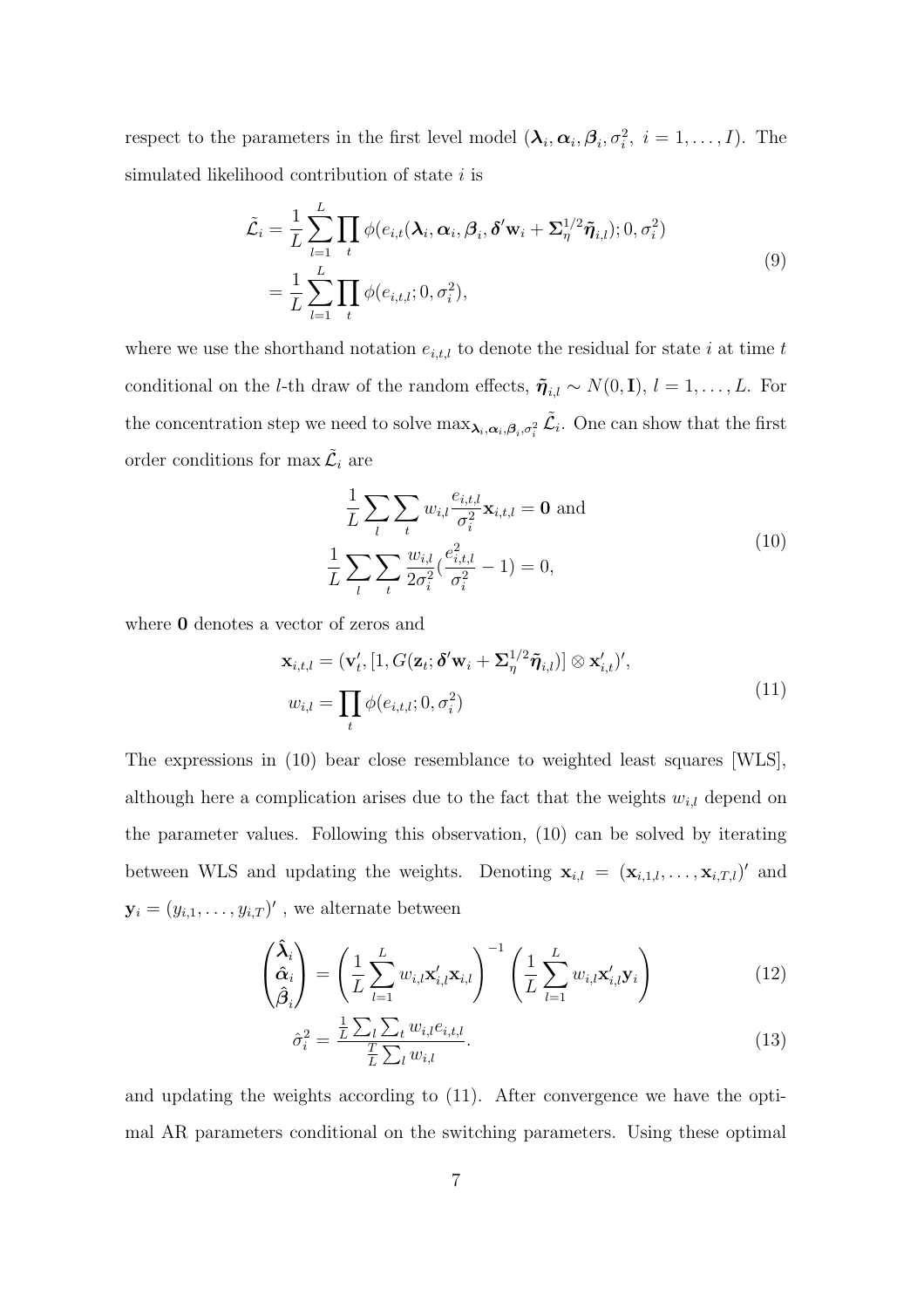parameters we calculate the (log) concentrated likelihood function which is in turn (numerically) optimized to obtain estimates of the switching parameters.

The resulting Simulated Maximum Likelihood estimator is consistent for  $N \to \infty$ and  $L \to \infty$ , see Hajivassiliou and Ruud (1994). The asymptotic covariance matrix can be estimated through the Hessian of the log concentrated likelihood, see Davidson and MacKinnon (1993). The estimated covariance matrix equals

$$
\widehat{\text{Var}(\vartheta)} = \left(-\frac{\partial^2 \log \mathcal{L}^c}{\partial \vartheta \partial \vartheta'}\right)^{-1} \tag{14}
$$

where  $\vartheta$  contains the parameters in  $\boldsymbol{\delta}$  and  $\boldsymbol{\Sigma}_{\eta}$  and where  $\mathcal{L}^c$  denotes the concentrated likelihood function.

## 3 Forecasting

In this section we discuss forecasting growth rates and levels using the multi-level panel STAR model. First, we consider forecasts for a single state. In Section 3.2 we present forecasts for the aggregate series.

### 3.1 Forecasting using panel STAR model

In the panel STAR model it is not possible to obtain forecasts of the state-level growth rates or the level of the underlying series directly from the estimated parameters. The complicating factor is that one needs to calculate the expected value of  $y_{i,t}$  over the random terms  $\varepsilon_{i,t}$  and  $\boldsymbol{\eta}_i$ , where this expectation is usually calculated conditional on the observed series.

Denoting the relevant information set by  $\Omega_{t-1}$ , to obtain (one-step ahead) forecasts of the level  $Y_{i,t}$  we have to calculate

$$
\hat{Y}_{i,t} = \mathsf{E}[\exp(y_{i,t})Y_{i,t-1}|\Omega_{t-1}] = \mathsf{E}_{\eta_i}[\mathsf{E}_{\varepsilon_{i,t}}[\exp(y_{i,t})|\eta_i,\Omega_{t-1}]|\Omega_{t-1}]Y_{i,t-1}
$$
\n
$$
= \mathsf{E}_{\eta_i}[\exp(\lambda_i \mathbf{v}_t + \alpha_i \mathbf{x}_{i,t} + \beta_i \mathbf{x}_{i,t} G(\mathbf{z}_t; \gamma_i, \tau_i, \mathbf{u}_i) + \frac{1}{2}\sigma_i^2)|\Omega_{t-1}|Y_{i,t-1}.
$$
\n(15)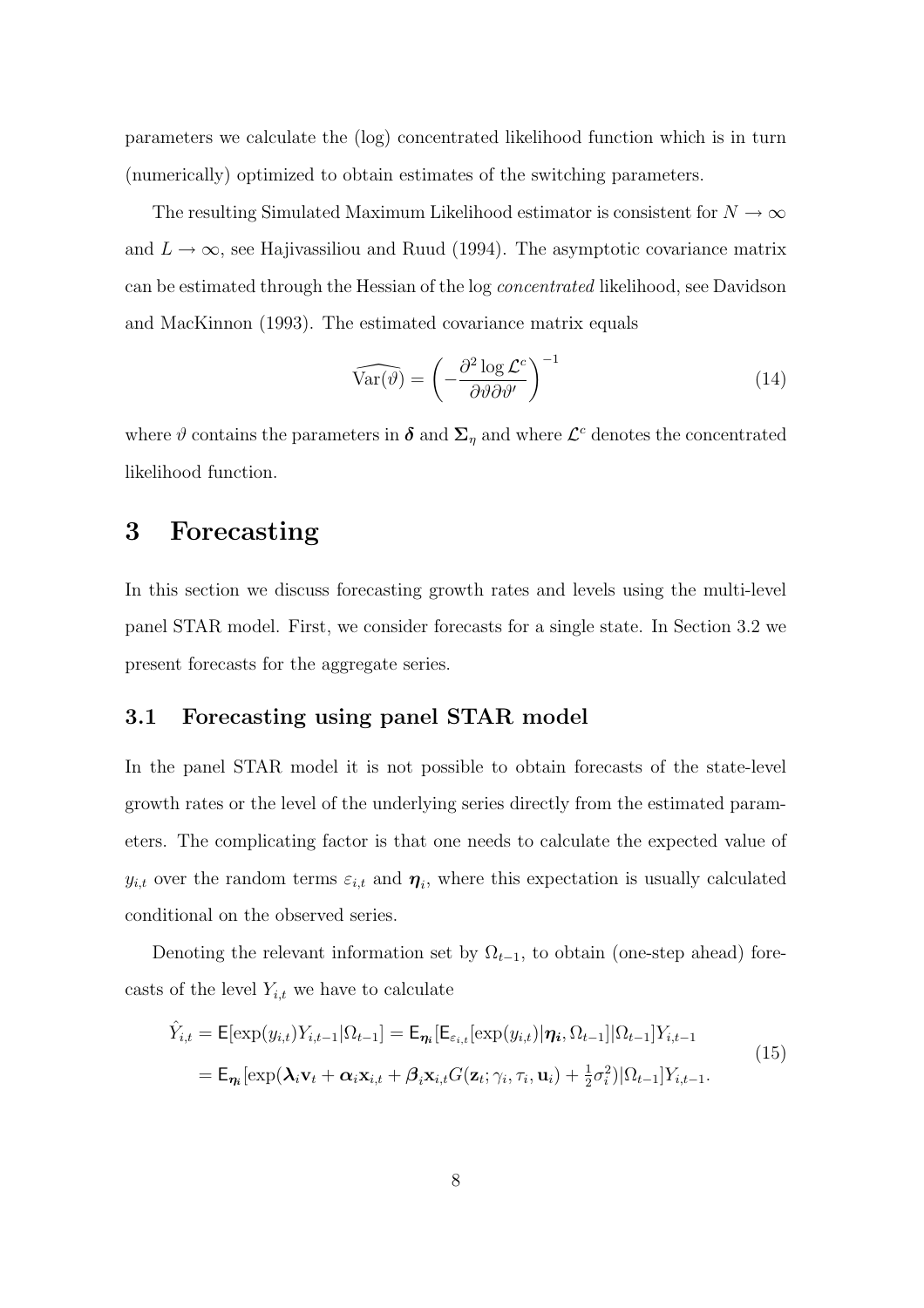For forecasts of the growth rates we need

$$
\hat{y}_{i,t} = \mathsf{E}[y_{i,t}|\Omega_{t-1}] = \mathsf{E}_{\eta_i}[\mathsf{E}_{\varepsilon_{i,t}}[y_{i,t}|\eta_i, \Omega_{t-1}]|\Omega_{t-1}]
$$
\n
$$
= \lambda_i \mathbf{v}_t + \alpha_i \mathbf{x}_{i,t} + \beta_i \mathbf{x}_{i,t} \mathsf{E}_{\eta_i} [G(\mathbf{z}_t; \gamma_i, \tau_i, \mathbf{u}_i)|\Omega_{t-1}].
$$
\n(16)

Both forecasts require computing the (conditional) expectation of a complex function of the random effects  $(\eta_i)$ . The expression for such an expectation conditional on the complete series  $y_i$  can be found in Fok *et al.* (2005), and is restated here

$$
\mathsf{E}_{\boldsymbol{\eta}_i}[f(\boldsymbol{\eta}_i)|\mathbf{y}_i] = \int_{\boldsymbol{\eta}_i} f(\boldsymbol{\eta}_i)g(\boldsymbol{\eta}_i|\mathbf{y}_i)d\boldsymbol{\eta}_i
$$
\n
$$
= \frac{\int_{\boldsymbol{\eta}_i} f(\boldsymbol{\eta}_i)g(\mathbf{y}_i|\boldsymbol{\eta}_i)\phi(\boldsymbol{\eta}_i;\mathbf{0},\boldsymbol{\Sigma}_{\boldsymbol{\eta}})d\boldsymbol{\eta}_i}{\int_{\boldsymbol{\eta}_i} g(\mathbf{y}_i|\boldsymbol{\eta}_i)\phi(\boldsymbol{\eta}_i;\mathbf{0},\boldsymbol{\Sigma}_{\boldsymbol{\eta}})d\boldsymbol{\eta}_i}
$$
\n
$$
= \frac{\frac{1}{L}\sum_{l} f(\tilde{\boldsymbol{\eta}}_{i,l})w_{i,l}}{\frac{1}{L}\sum_{l} w_{i,l}},
$$
\n(17)

where f() denotes a function of  $\eta_i$ , and, as before,  $\tilde{\eta}_{i,l} \sim N(0,\mathbf{I})$  and the weights  $w_{i,l}$  as defined in (11),  $g(\mathbf{x}|\mathbf{z})$  denotes the density function of **x** given **z**.

#### 3.2 Forecasting aggregate growth

Denote the aggregate, national measure of economic activity as  $\tilde{Y}_t = \sum_i w_i Y_{i,t}$  where  $w<sub>i</sub>$  denotes the constant and exogenous weight of state i in the total economy. The growth rate of aggregate output is given by  $\tilde{y}_t = \log \tilde{Y}_t - \log \tilde{Y}_{t-1}$ .

Forecasts of  $\tilde{Y}_t$  are easily obtained from forecasts of the state-level series, that is,  $\tilde{Y}_t = \mathsf{E}[\tilde{Y}_t | \Omega_{t-1}] = \sum_i w_i \mathsf{E}[Y_{i,t} | \Omega_{t-1}] = \sum_i w_i \hat{Y}_{i,t}$ . However, usually forecasts of the growth rate  $\tilde{y}_t$  are desired. In case models for the disaggregate growth rates are considered it is not straightforward to convert the resulting state-level growth forecasts into forecasts of the aggregate growth rate. To see this, consider the onestep ahead forecast

$$
\mathsf{E}[\tilde{y}_t|\Omega_{t-1}] = \mathsf{E}[\log \tilde{Y}_t|\Omega_{t-1}] - \log \tilde{Y}_{t-1} = \mathsf{E}[\log \sum_{i=1}^N w_i Y_{i,t}|\Omega_{t-1}] - \log \tilde{Y}_{t-1}
$$
  
=  $\mathsf{E}[\log \sum_{i=1}^N w_i Y_{i,t-1} \exp(y_{i,t})|\Omega_{t-1}] - \log \tilde{Y}_{t-1}$  (18)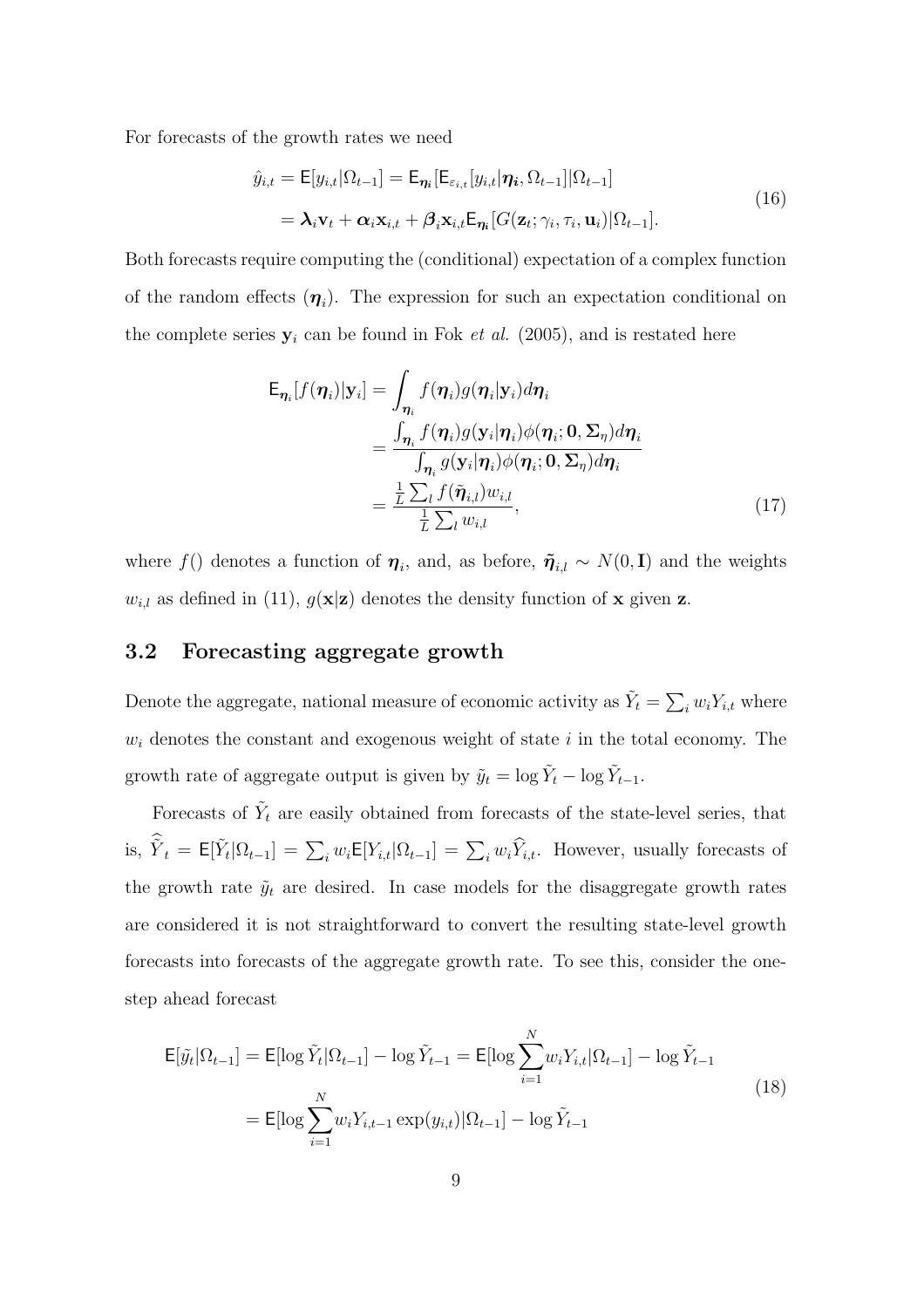In (18) only the  $y_{i,t}$  variables are unknown. However, the transformation of forecasts of  $y_{i,t}$  to the forecast of the aggregate growth rate is nonlinear. To appropriately evaluate this expectation one would again have to rely on simulation, that is,

$$
\mathsf{E}[\tilde{y}_t | \Omega_{t-1}] = \lim_{L \to \infty} \frac{1}{L} \sum_{l=1}^{L} \left( \log \sum_{i=1}^{N} w_i Y_{i,t-1} \exp(y_{i,t,l}) \right) - \log \tilde{Y}_{t-1}, \tag{19}
$$

where  $y_{i,t,l}$  denotes a simulated value from the distribution of  $y_{i,t}$  conditional on  $\Omega_{t-1}$ . A forecast of the aggregate growth rate may then be obtained by dropping the limit in  $(19)$  and setting L to a relatively large number. Using the same arguments as in (17) one can show that forecasts can be obtained as

$$
\widehat{y}_t = \frac{\frac{1}{L} \sum_l \left( \log \sum_{i=1}^N w_i Y_{i,t-1} \exp(y_{i,t,l}) \right) \prod_{i=1}^N w_{i,l}}{\frac{1}{L} \sum_l \prod_{i=1}^N w_{i,l}} - \log \widetilde{Y}_{t-1},
$$
\n(20)

where  $y_{i,t,l}$  now equals  $\mathbf{\lambda}_i' \mathbf{v}_t + \mathbf{\alpha}_i' \mathbf{x}_{i,t} + \mathbf{\beta}_i' \mathbf{x}_{i,t} G(\mathbf{z}_t; \boldsymbol{\delta}' \mathbf{w}_i + \Sigma_{\eta}^{1/2} \tilde{\boldsymbol{\eta}}_{i,l}).$ 

It is important to note that the simulation weights  $w_{i,l}$  enter (20) in a multiplicative way. Simulation noise is therefore amplified. It turns out that an excessive amount of simulations  $L$  is required to obtain relatively noise-free forecasts. Furthermore, in practice it may be that the gain of the simulation is very small. We suggest that instead one considers forecasting the aggregate growth rate by transforming forecasted levels, that is,

$$
\widehat{\tilde{y}_t} = \log \widehat{\tilde{Y}}_t - \log \tilde{Y}_{t-1}.
$$
\n(21)

### 4 Simulation experiment

In this section we discuss a limited simulation experiment, which is meant to illustrate the potential benefits from considering a panel of nonlinear time series when the main interest is in obtaining forecasts of the aggregate. We generate 25 panel data sets, estimate the various possible models and forecast individual growth rates, aggregate growth rates and the aggregate level. We choose a setting similar to our empirical application, that is,  $N = 50$ ,  $T = 264$  and we leave out 50 observations for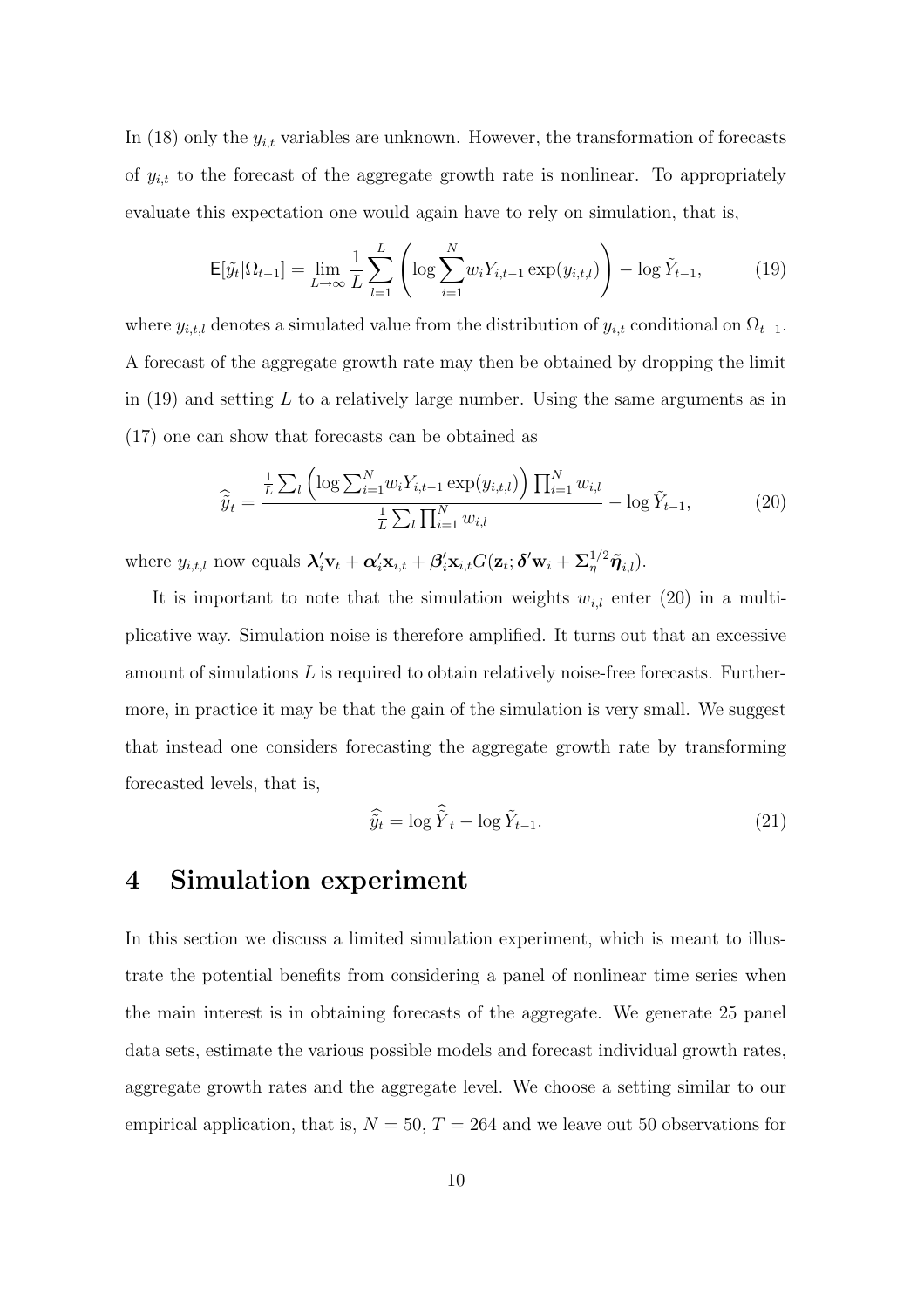the out-of-sample forecast comparison. The estimation of our panel STAR model is very time consuming, therefore we only use a relatively small number of replications.

For each replication, we randomly generate the model parameters. The data generating process  $[{\rm DGP}]$  is given by  $(6)$ , where

$$
\alpha_{i} = |0.5 + 0.25\xi_{i}|, \quad \xi_{i} \sim N(0, 1)
$$
  
\n
$$
\beta_{i} = -|1.5 + 0.25\nu_{i}|, \quad \nu_{i} \sim N(0, 1)
$$
  
\n
$$
\sigma_{i}^{2} = |3 + \zeta_{i}|, \quad \zeta_{i} \sim N(0, 1)
$$
  
\n
$$
\delta = (1, 0)^{'} \tag{22}
$$
  
\n
$$
\Sigma_{\eta} = \begin{pmatrix} 2 & 0 \\ 0 & 1 \end{pmatrix},
$$

where the parameters refer to  $(6)$ . As leading indicator we use the most recent observations of the term spread (see Section 5), standardized to have mean 0 and standard deviation 2. To be specific, for the in-sample period we use the term spread from 1977:11 - 1999:10 and for the out-of-sample period we use 1999:11-2003:12. We use a standard deviation of 2 for the indicator to allow for a wide range of values of the threshold  $\tau$ . Note that for a proper STAR model the value of  $\tau$  better not be close to the minimum or maximum values of the leading indicator. We have selected the DGP in such a way that values of the switching function  $G()$  close to 1 correspond to periods of a recession. In these periods the growth rate of 'state' i equals  $\alpha_i + \beta_i$ , while in expansion periods the growth rate equals  $\alpha_i$ . The DGP further implies that, on average, the negative growth rate in recessions is (in absolute value) larger than the growth rate in expansions.

Results are presented in Table 1. To forecast individual growth rates, the use of separate univariate STAR models for each series gives the best results. This was to be expected as the individual growth rates were also generated as independent STAR models. As long as the simulated series are informative enough to estimate the model parameters, reasonably accurate forecasts will result from independent STAR models. Note, however, that the quality of the forecasts generated by the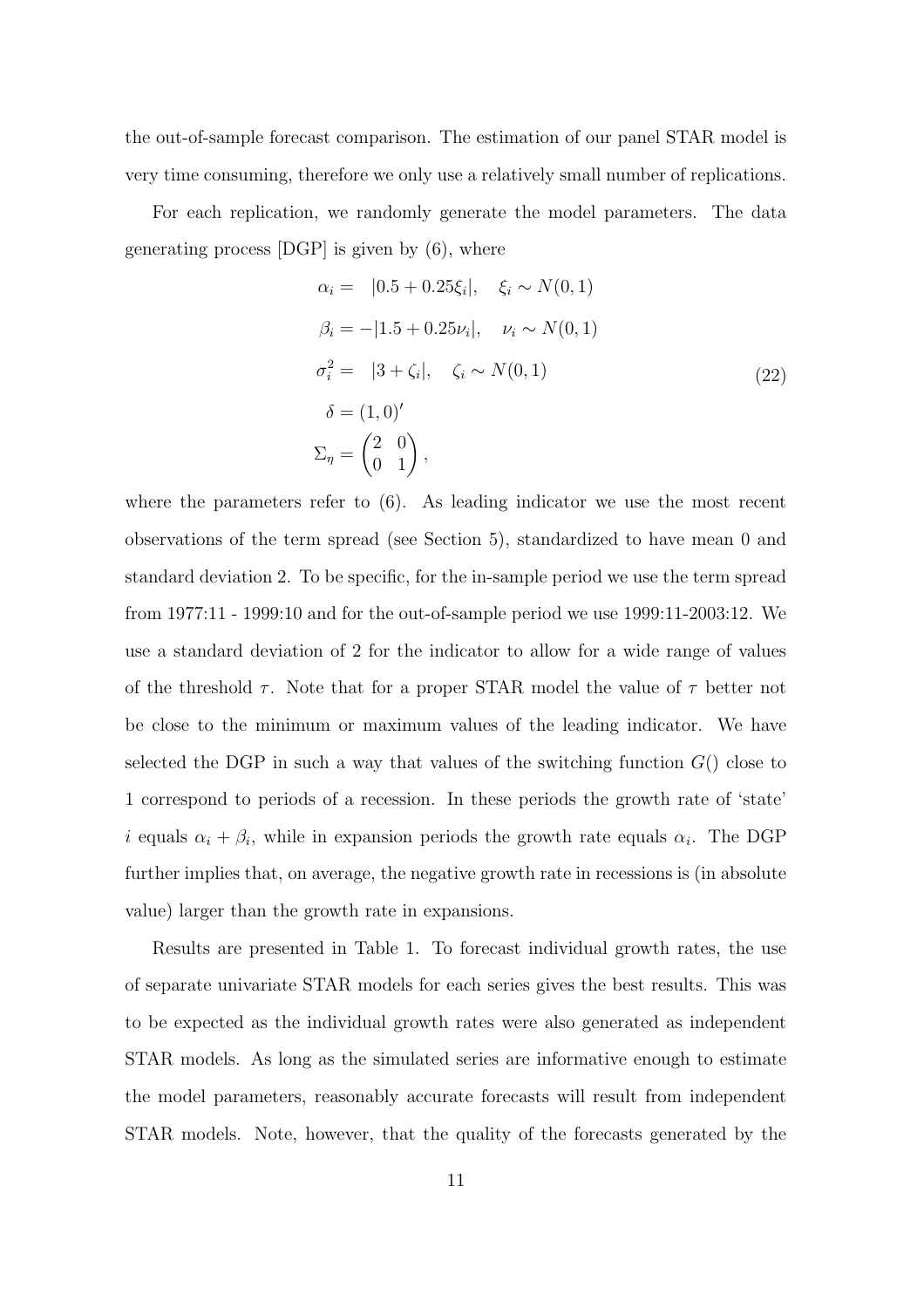panel STAR model is very similar to that of the forecasts made with the independent models. In case individual series do not supply adequate information, for example in case of short time series or outliers, the panel STAR model will outperform forecasts generated with individual models. By also using cross-sectional information one will be able to obtain more accurate estimates for individual series.

We are interested in forecasting the aggregate series using the individual components. Depending on the particular application one can either be interested in forecasting growth rates or in forecasting the level of the aggregate series. In the simulation experiment we compare the performance of the proposed methods on both, see Table 1 again. Qualitatively, the results are the same. Forecasts based on individual STAR models perform best, followed by forecasts generated by the panel STAR model. Forecasts obtained by directly estimating a STAR model for the aggregate growth rates perform worst. The difference in performance of this last model with the other approaches is strikingly large.

# 5 Forecasting aggregate US economic activity

Aggregate US output probably is the most popular macroeconomic variable when it comes to applications of nonlinear time series models. Numerous attempts have been made at describing its presumably different dynamics in business cycle expansions and recessions, see Hamilton (1989), Teräsvirta (1995) and Pesaran and Potter (1997), among many others. While some doubt has been cast on the usefulness of nonlinear models for this purpose, see Engel *et al.* (2004), it may still be the case that such models render more accurate forecasts of growth rates and business cycle turning points. The evidence here is mixed, see Chauvet and Piger (2003), van Dijk and Franses (2003) and Camacho (2004) for recent accounts. In this section we examine whether the use of our nonlinear panel STAR model for state-level output series results in improved forecasts for the aggregate.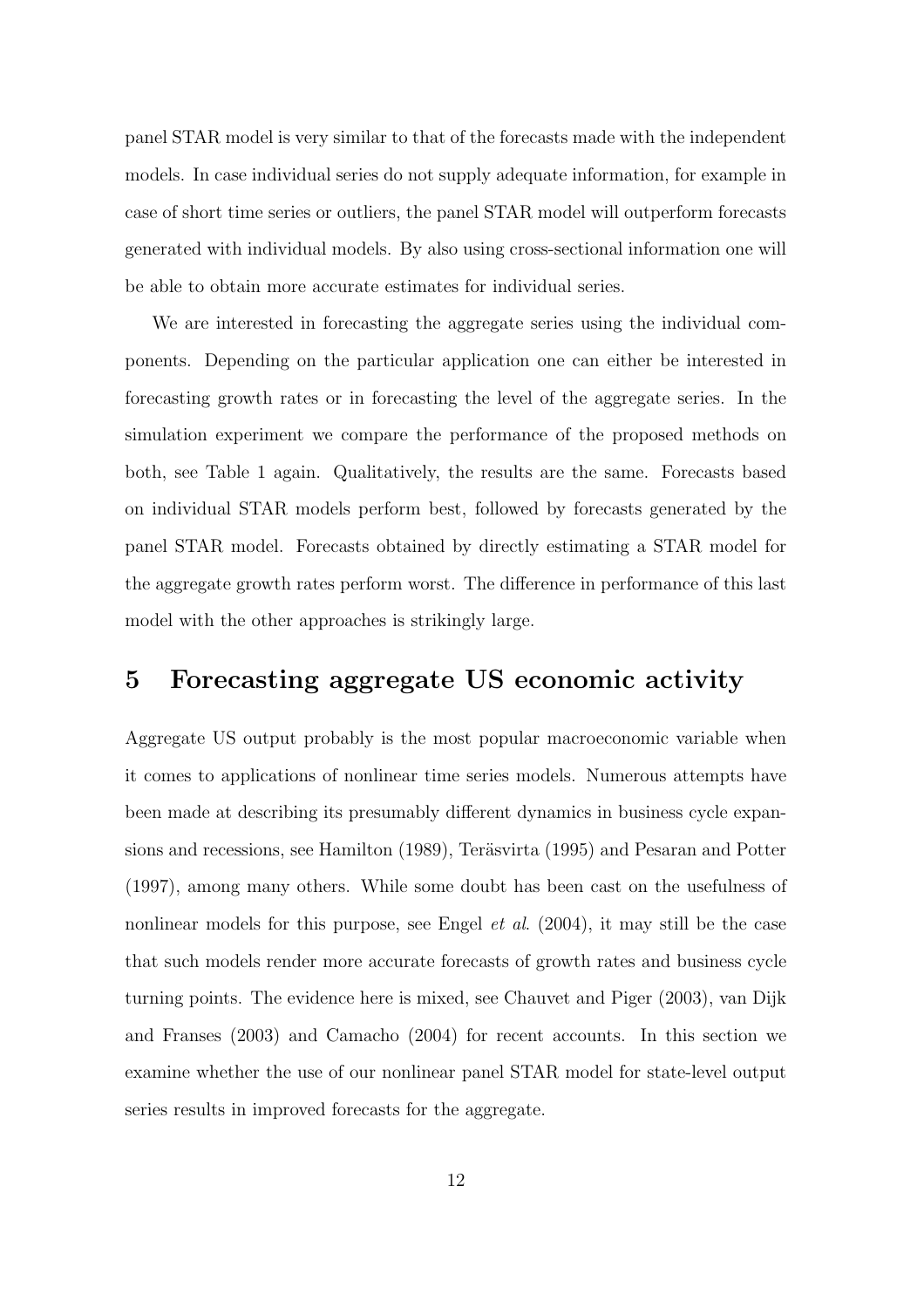Unfortunately, the most suitable measure of state-level output, Gross State Product (GSP), is available only at the annual frequency and with a delay of two years. For that reason, we employ the monthly state-level coincident indexes developed in Crone and Clayton-Matthews (2004). These indexes measure economic activity in general and are extracted from a dynamic factor model for nonagricultural employment, the unemployment rate, average hours worked in manufacturing, and real wage and salary disbursements. Although indexes are available for all 50 states, we exclude Alaska and Hawaii from the analysis, focusing on the 48 contiguous states. The sample period for which information for all states is available covers July 1979-October 2003. The panel STAR model is specified using observations up to December 2001, while the final two years are saved for out-of-sample forecasting. We assume that the business cycle regimes for all states can be related to (a linear combination of) the four components of the Conference Board's Composite Index of Leading Indicators (CLI). These are initial claims for unemployment insurance, new orders of consumer goods and materials, stock prices, and the interest rate spread.<sup>1</sup> These variables, after transformation to month-to-month changes or monthly growth rates, enter the model as  $z_t$  in the logistic transition function, while in addition they are included as regressors  $\mathbf{v}_t$ . Note that we take the negative of the average initial claims given that this variable is counter-cyclical, such that low values of all leading indicators correspond with recessions. Finally, we employ several industrial, demographic and tax variables to explain differences in timing and duration of recessions through the second-level model. In particular, we include states' employment shares in manufacturing, in construction and mining, and in finance, insurance, and real estate (FIRE), and the shares of a state's population aged 25 and older with a school diploma (but no college degree), and the population share with a bachelor's degree,

<sup>&</sup>lt;sup>1</sup>We started with the complete set of 10 components of the CLI, including average weekly hours in manufacturing, vendor performance, new orders of nondefense capital goods, building permits, money supply, and the index of consumer expectations. Preliminary estimates suggested that the four selected series suffice.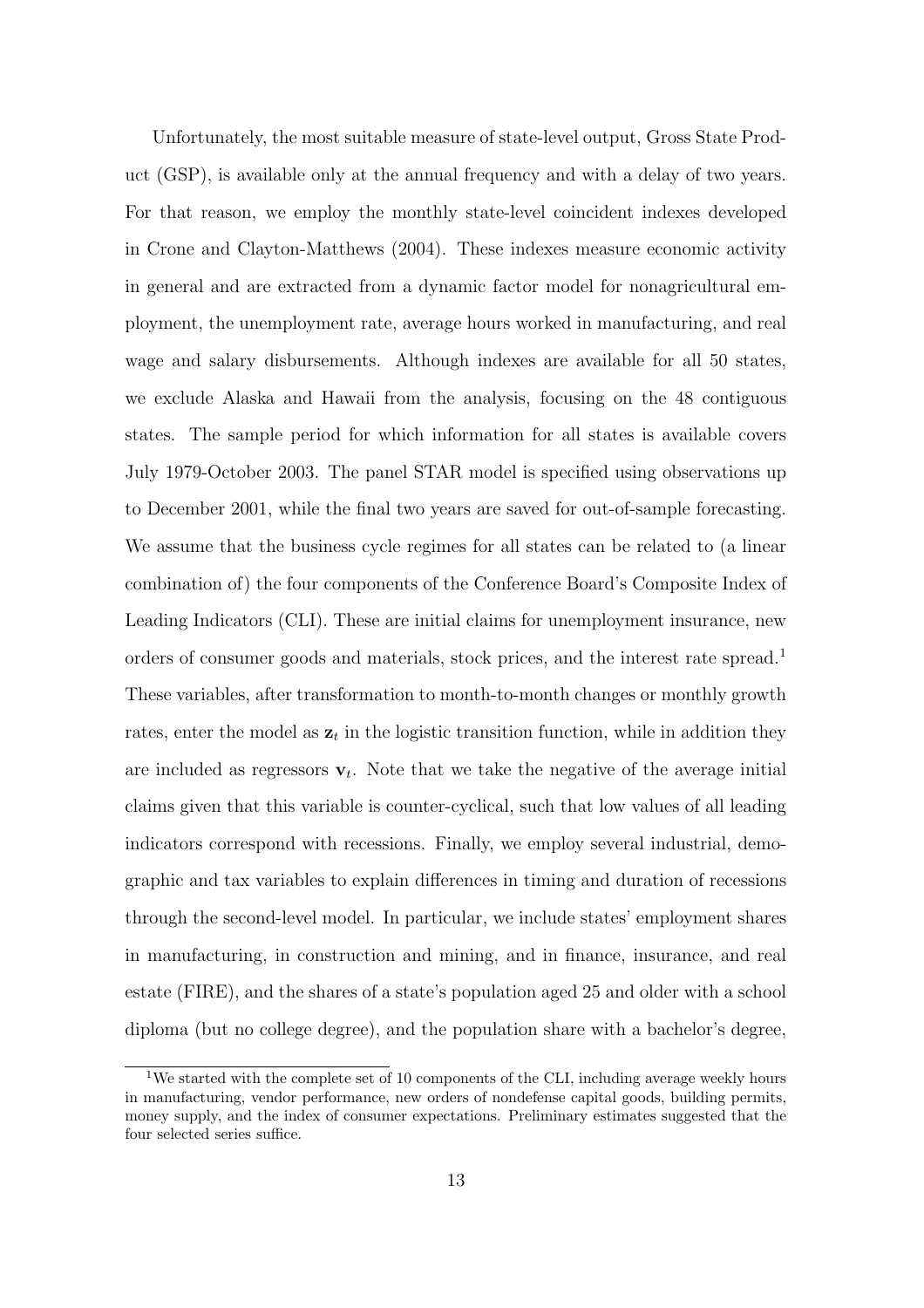the state's population share that is of prime working age (between 18 and 44), and finally, the maximum marginal tax rates on wages and salaries and on capital gains.

A preliminary analysis of the series shows that there are few differences in the speed of transition ( $\gamma$ ) across the states. Furthermore, the results are rather insensitive to the exact value of  $\gamma$ . Therefore we choose to fix the value of  $\gamma$  to 25. Next we determine the autoregressive lag orders  $P_i$  by means of Schwarz' BIC in univariate ARX models for monthly growth rates of the state-level coincident indexes, including the four leading indicator variables as exogenous variables. The selected AR orders, which are fixed for the remainder of the analysis, generally are fairly low, equal to 2 or 3 for most states. Next, we estimate the three models of interest, (i) univariate STAR models for the state-level growth rates, (ii) a univariate STAR model for the monthly growth rate in the aggregate coincident index, and (iii) our two-level panel STAR model. The aggregate coincident index is constructed from the state-level indexes, using the average share of GSP over the sample period as weights. We determine the appropriate delay of each of the four business cycle indicators by means of grid search, allowing for a maximum delay of six months. This procedure results in delays of a single month for average initial claims, new orders and the interest rate spread, and of three months for stock prices. Next, only the employment share in manufacturing, the maximum marginal tax rate on wages and salaries, and the population share with college education (bachelor's degree) are retained as state characteristics in the final specification, in addition to a geographical dummy variable, where states in the Plains, Rocky Mountains or the Southwest are coded with a 0 and the other states with a 1.

Given our focus on out-of-sample forecasting, in-sample estimation results are not discussed extensively here. Table 2 shows the parameter estimates for the secondlevel model, which are of most interest. Full details are available upon request, but now we highlight some of the findings. The negative intercept for the threshold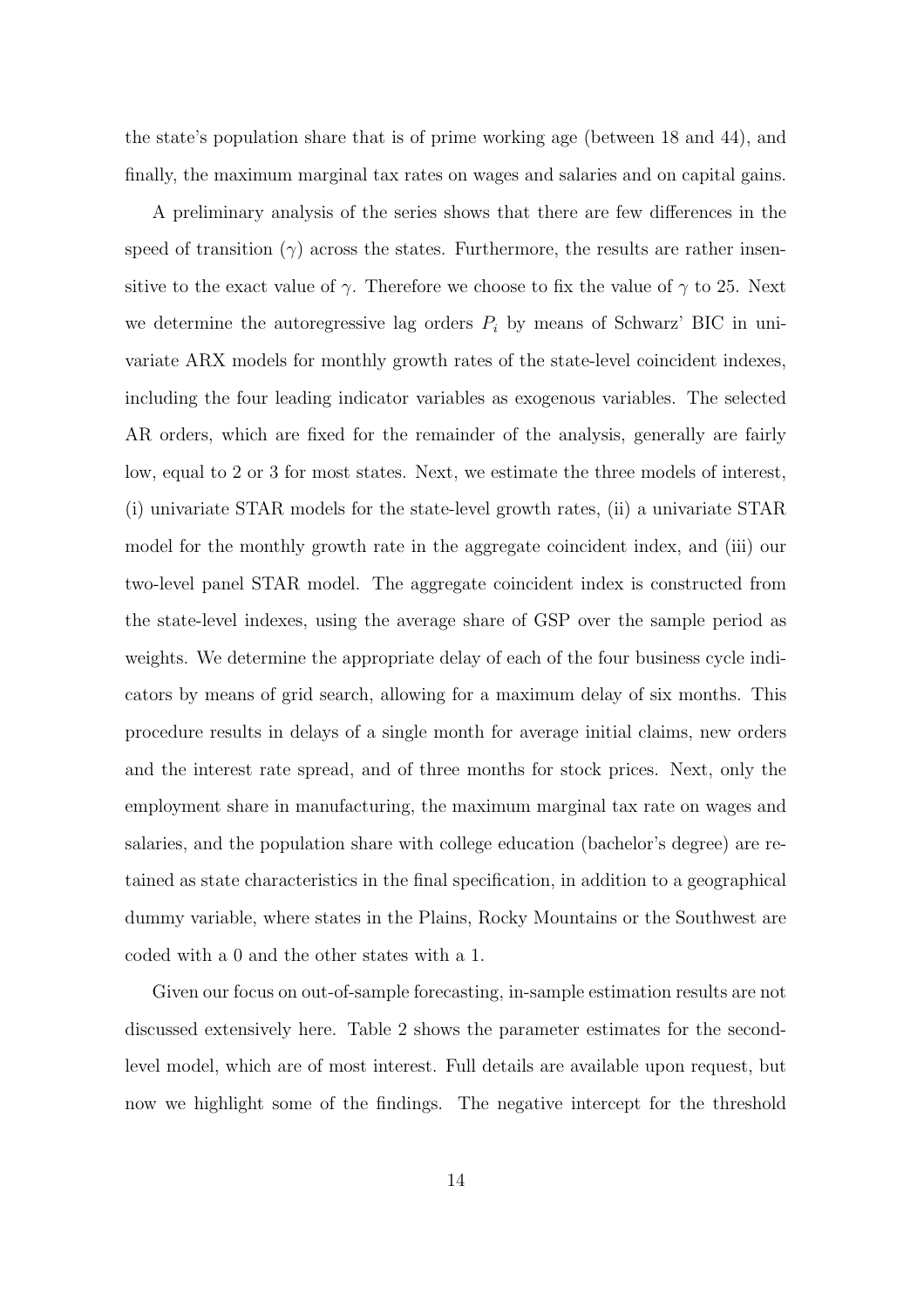indicates that states tend to be longer in expansions than in recessions. States with high marginal wage tax rates tend to have shorter recessions. For states with many people with a college degree the opposite holds. Across all states, the interest spread turns out to be the most important indicator, which is reflected by the large estimated intercept for the corresponding weight. The least important indicator is the stock price. However, in states with a high marginal tax rate on wages, states that heavily rely on manufacturing or states with a large percentage of the population with a college degree, the weight of the stock price is significantly higher. Furthermore, the estimated standard deviation of the random effect associated with this weight is rather large. This indicates that next to explained differences in the weight of this indicator, there are also large differences that cannot be explained.

Inspecting the estimated transition functions  $G()$ , we observe a wide variety of patterns. For some, notably the larger states, the model regimes correspond quite closely with the nation-wide business cycle expansions and recessions, as dated by the NBER. Several of the smaller states appear to exhibit more idiosyncratic regimeswitches in addition.

Table 3 summarizes the out-of-sample forecasting performance of the three different models. First, note that the panel STAR model renders more accurate outof-sample forecasts for the state-level growth rates than the individual univariate STAR models. This is probably due to the fact that for several states estimating a univariate STAR model proves to be difficult, due to the presence of some aberrant observations (although the individual models provide a slightly better in-sample fit than the panel STAR model).

Turning to the forecasts for the aggregate coincident index, we find that the panel STAR model produces the smallest mean squared prediction error, when forecasting the level as well as the growth rate. Corresponding with our simulation experiment, the univariate STAR model for the aggregate growth rate shows the worst forecasting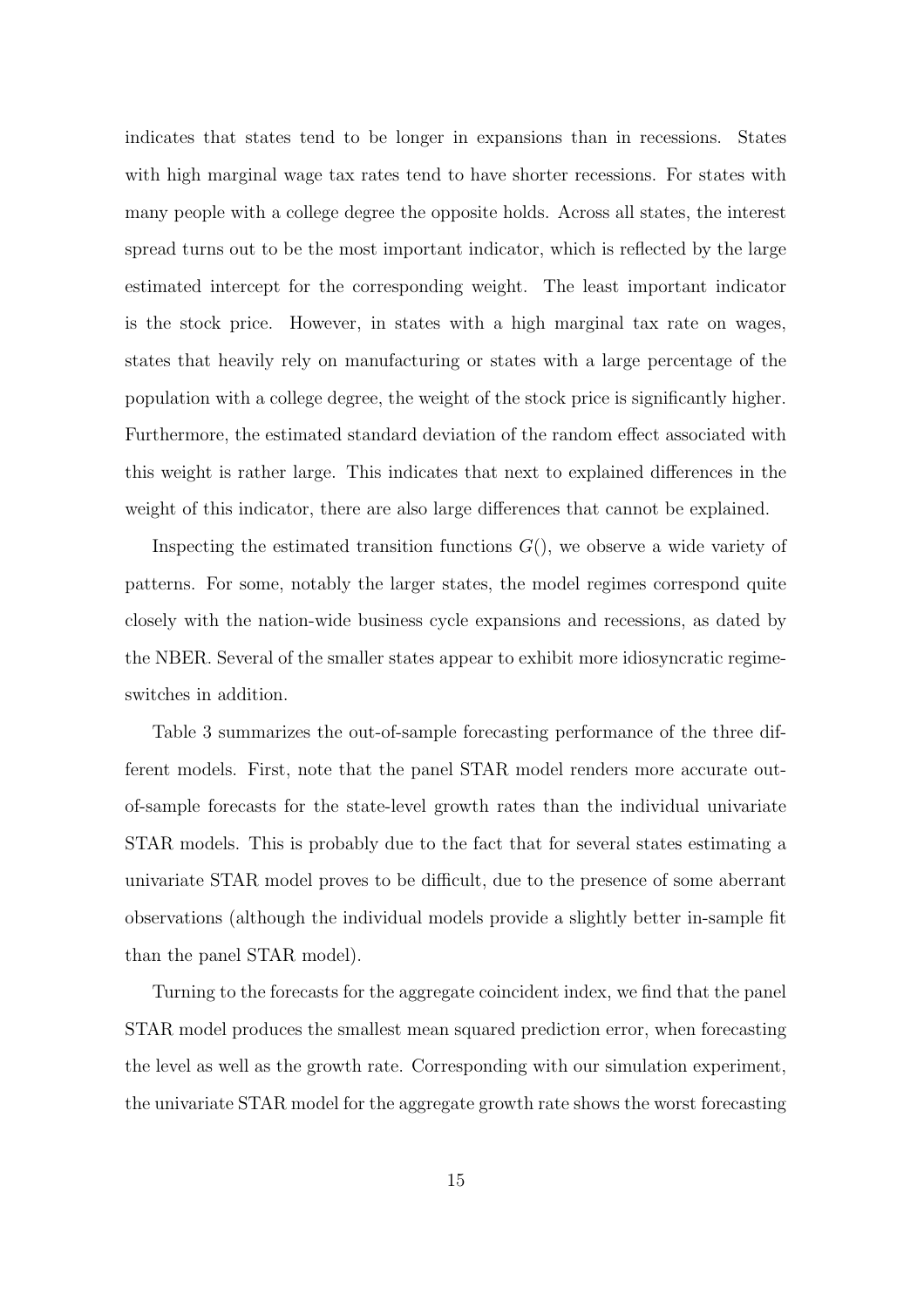performance.

From these results. we conclude that it indeed appears to be useful to consider nonlinear models for disaggregate series, and to combine these into a panel framework in order to exploit cross-sectional linkages, even when the ultimate interest is in forecasting the aggregate.

### 6 Conclusion

In this paper we examined if forecasts for aggregates like total output or total unemployment could be improved by considering panel models for the disaggregated series, where these series show nonlinear properties. Based on simulated results and on comparing total output forecasts with forecasts obtained from a panel model covering 48 states, we conclude that such gains can indeed be achieved.

We believe that our model class opens ways to improve forecasting aggregates. These days many disaggregate data are available, and somehow these contain information that could benefit aggregate forecasts. Unrestricted panel models may be useful, but they may also contain difficult to estimate or interpret parameters. Hence, we believe that multi-level panels are perhaps more useful. We hope to see more applications of this approach to various other situations, although we must admit that parameter estimation is not straightforward. Hence, we also would welcome more research in improved methods for estimation.

## References

- Camacho, M. (2004), Vector smooth transition regression models for US GDP and the composite index of leading indicators, Journal of Forecasting 23, 173–196.
- Chauvet, M. and J. Piger (2003), Identifying business cycle turning points in real time, Federal Reserve Bank of St. Louis Review 85, 13–26.
- Crone, T.M. and A. Clayton-Matthews (2004), Consistent economic indexes for the 50 states, Federal Reserve Bank of Phildelphia, Working Paper No. 04-9.
- Davidson, R. and J.G. MacKinnon (1993), Estimation and Inference in Econometrics, Oxford: Oxford University Press.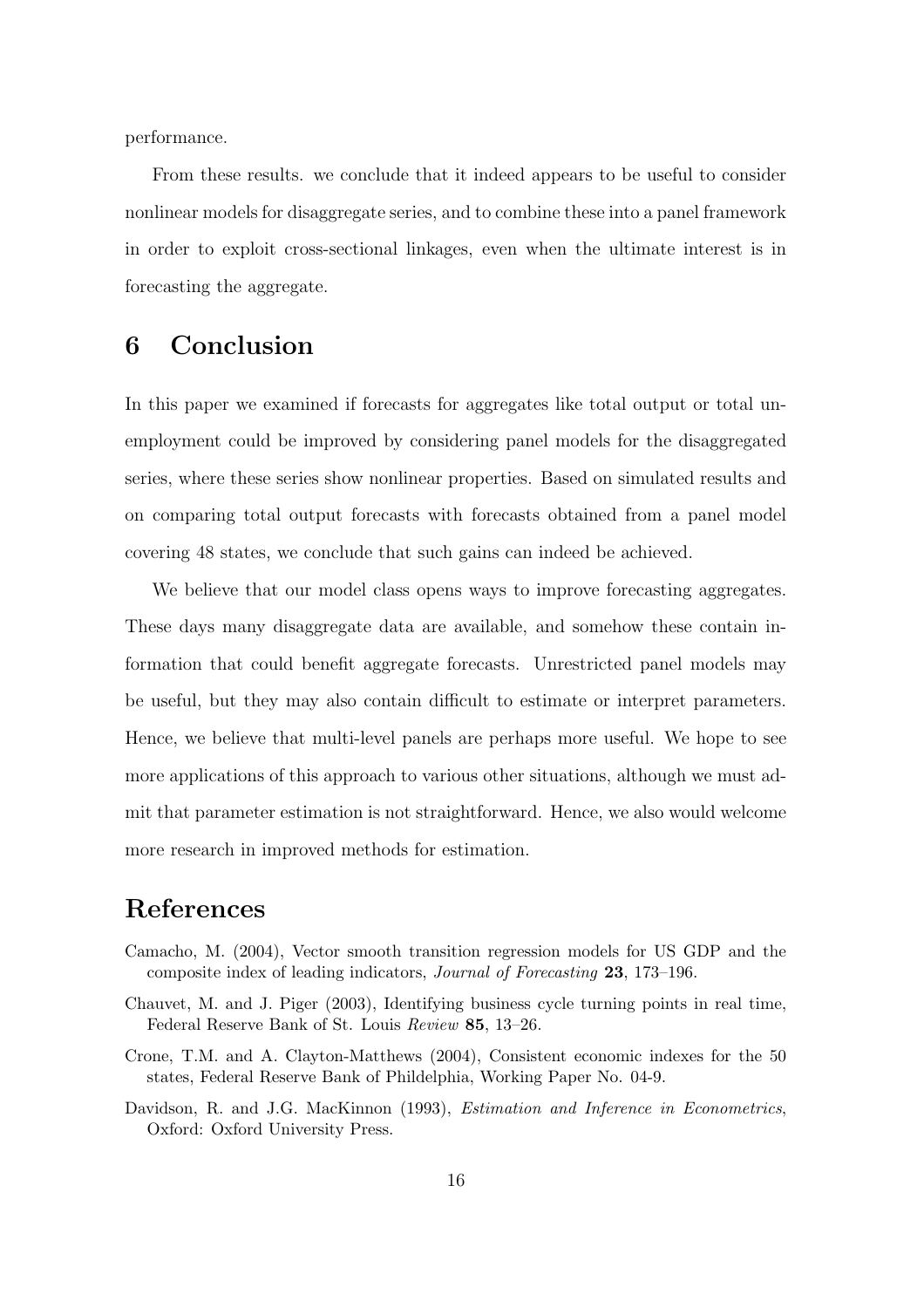- Engel, J., D. Haugh and A. Pagan (2004), Some methods for assessing the need for nonlinear models in business cycle analysis and forecasting, Australian National University, CAMA Working paper 7/2004.
- Fok, D., D. van Dijk, and P.H. Franses (2005), A multi-level panel STAR model for US manufacturing sectors, Journal of Applied Econometrics, forthcoming
- Franses, P.H. and D. van Dijk (2000), Nonlinear Time Series Models in Empirical Finance, Cambridge: Cambridge University Press.
- Granger, C.W.J. and T.-H. Lee (1999), The effect of aggregation on nonlinearity, Econometric Reviews 18, 259–269.
- Granger, C.W.J. and T. Teräsvirta (1993), Modelling Nonlinear Economic Relationships, Oxford: Oxford University Press.
- Hajivassiliou, V.A and P.A. Ruud (1994), Classical estimation methods for LDV models using simulation, in R.F. Engle and D.L. McFadden (eds.), *Handbook of Econometrics* IV, Amsterdam: North-Holland, pp. 2383–2411.
- Hamilton, J.D. (1989), A new approach to the economic analysis of nonstationary time series subject to changes in regime, Econometrica 57, 357–384.
- Owyang, M.T., J. Piger, and H.J. Wall (2004), Business cycle phases in U.S. states, Review of Economics and Statistics, to appear.
- Pesaran, M.H. and S.M. Potter (1997), A floor and ceiling model of US output, Journal of Economic Dynamics and Control 21, 661–95.
- Teräsvirta, T. (1994), Specification, estimation, and evaluation of smooth transition autoregressive models, Journal of the American Statistical Association 89, 208–218.
- Teräsvirta, T. (1995), Modelling nonlinearity in US gross national product 1889-1987, Empirical Economics 20, 577–598.
- van Dijk, D. and P.H. Franses (2003), Selecting a nonlinear time series model using weighted tests of equal forecast accuracy, Oxford Bulletin of Economics and Statistics 65, 727–744.
- van Dijk, D., T. Teräsvirta and P.H. Franses (2002), Smooth transition autoregressive models - a survey of recent developments, Econometric Reviews 21, 1–47.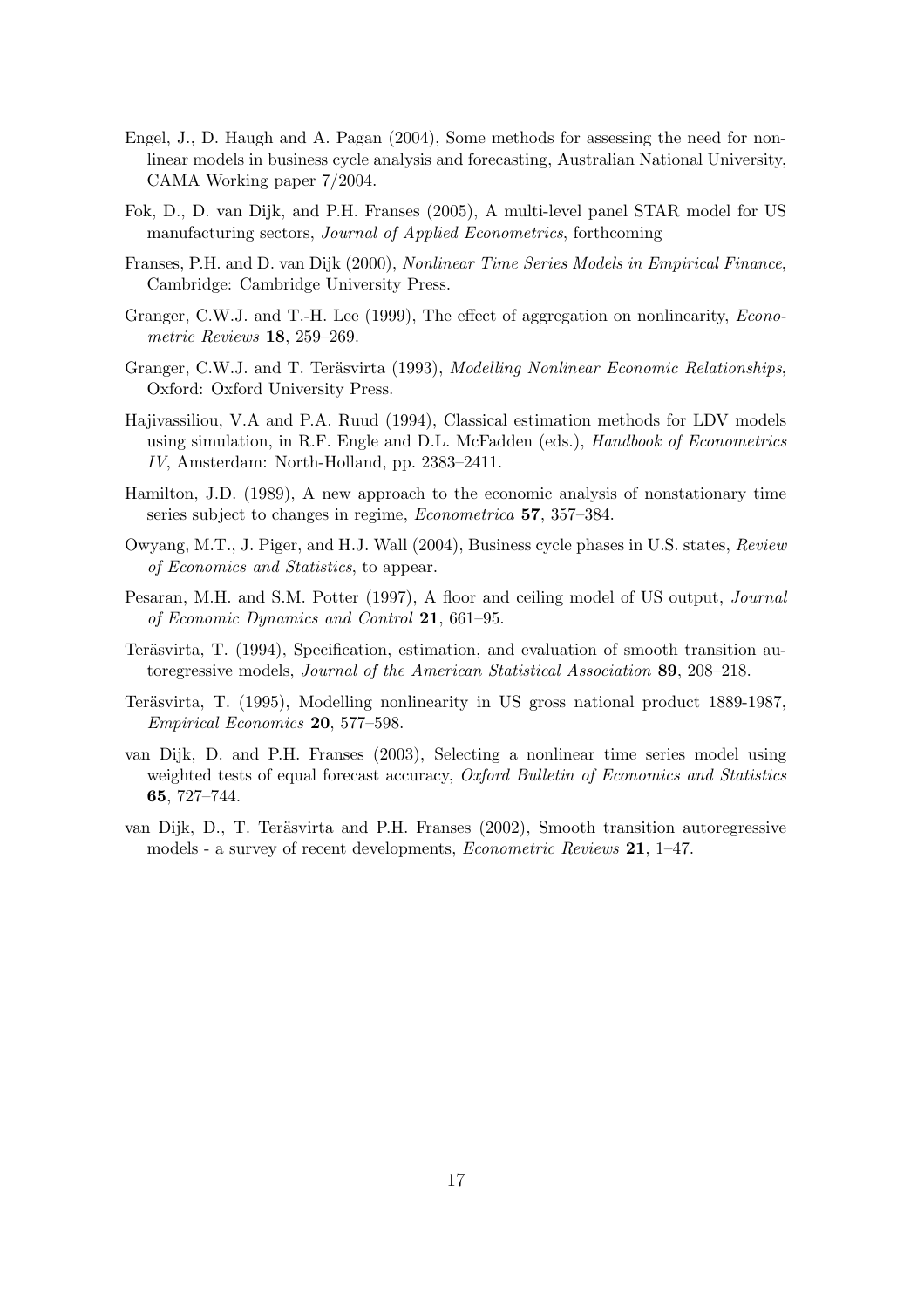|                                     |             | Forecasting model |             |  |  |  |  |
|-------------------------------------|-------------|-------------------|-------------|--|--|--|--|
|                                     | Panel       | Aggregate         | Individual  |  |  |  |  |
|                                     | <b>STAR</b> | <b>STAR</b>       | <b>STAR</b> |  |  |  |  |
|                                     |             |                   |             |  |  |  |  |
| Forecasting individual growth rates |             |                   |             |  |  |  |  |
| Average MSPE                        | 3.103       |                   | 3.102       |  |  |  |  |
| No. best forecast                   | 605         |                   | 645         |  |  |  |  |
| Forecasting aggregate level         |             |                   |             |  |  |  |  |
| Average MSPE                        | 348.75      | 415.93            | 338.14      |  |  |  |  |
| No. best forecast                   | 7           | 2                 | 16          |  |  |  |  |
| No. best forecast                   | 22          | 3                 |             |  |  |  |  |
| $(excl.$ indiv. $STAR)$             |             |                   |             |  |  |  |  |
| Forecasting aggregate growth        |             |                   |             |  |  |  |  |
| Average MSPE                        | 0.176       | 0.203             | 0.170       |  |  |  |  |
| No. best forecast                   | 8           | $\overline{2}$    | 15          |  |  |  |  |
| No. best forecast                   | 20          | 5                 |             |  |  |  |  |
| (excl. indiv. STAR)                 |             |                   |             |  |  |  |  |

Table 1: Monte Carlo forecasting results

Note: The table reports results the simulation experiment where panels of  $N=50$  series of length  $T = 264$  are generated according to the multi-level panel STAR model (6), with parameterizations given in (22). In addition to the panel STAR model, forecasts are obtained from univariate STAR models for the individual series and a univariate STAR model for the aggregate. Results are based on 25 replications.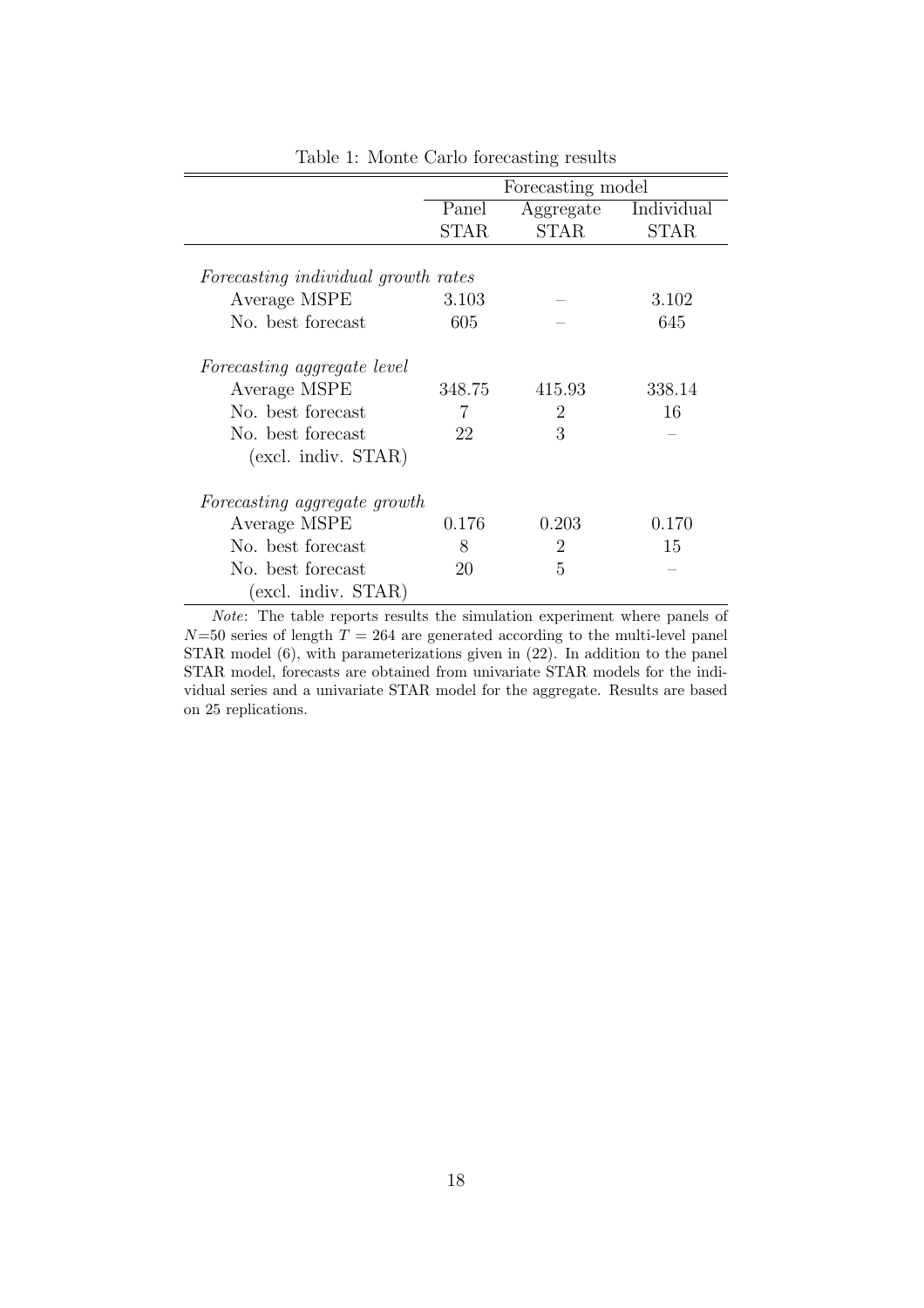|                                | Intercept | <b>MANUF</b> | WTAX .   | <b>CEDU</b> | <b>BEA</b> | $\sigma_{\eta}$ |
|--------------------------------|-----------|--------------|----------|-------------|------------|-----------------|
| Speed of transition $\gamma_i$ | 25        |              |          |             |            |                 |
| Threshold $\tau_i$             | $-0.409$  | $-0.093$     | $-0.461$ | 0.294       | 0.294      | 0.939           |
|                                | (0.162)   | (0.044)      | (0.041)  | (0.035)     | (0.144)    | (0.053)         |
| Economic indicators $(\pi_i)$  |           |              |          |             |            |                 |
| New orders of consumer 2.449   | (0.403)   | 0.010        | 0.762    | 0.980       | 0.005      | 0.242           |
| goods and materials            |           | (0.146)      | (0.230)  | (0.275)     | (0.444)    | (0.067)         |
| Interest rate spread           | 4.634     | $-0.060$     | 0.882    | 1.228       | $-0.038$   | 1.679           |
|                                | (0.713)   | (0.186)      | (0.230)  | (0.276)     | (0.706)    | (0.195)         |
| Stock prices                   | $-1.193$  | 1.607        | 0.554    | 2.155       | $-2.567$   | 3.605           |
|                                | (0.743)   | (0.623)      | (0.265)  | (0.572)     | (1.030)    | (0.657)         |

Table 2: Empirical estimation results

*Note:* The table shows estimates of the parameters  $\delta$  and  $\sigma_{\eta}$  in the second-level model in the panel STAR model (6) applied to monthly growth rates of the coincident index of the 48 contiguous US states, using 4 economic indicators and 4 state characteristics, over the period July 1979-December 2001. Standard errors are given in parentheses. Initial claims for unemployment insurance is used as baseline indicator. MANUF=the employment share in manufacturing, WTAX=the maximum marginal tax rate on wages and salaries, CEDU=the population share with college education (bachelor's degree), and BEA=a geographical dummy (states in the Plains (MN,MO,KS,NE,IA,SD,ND), Rocky Mountains (MT,ID,WY,UT,CO) and the South West (TX,OK,NM,AR) are coded with a 0, other states with a 1)